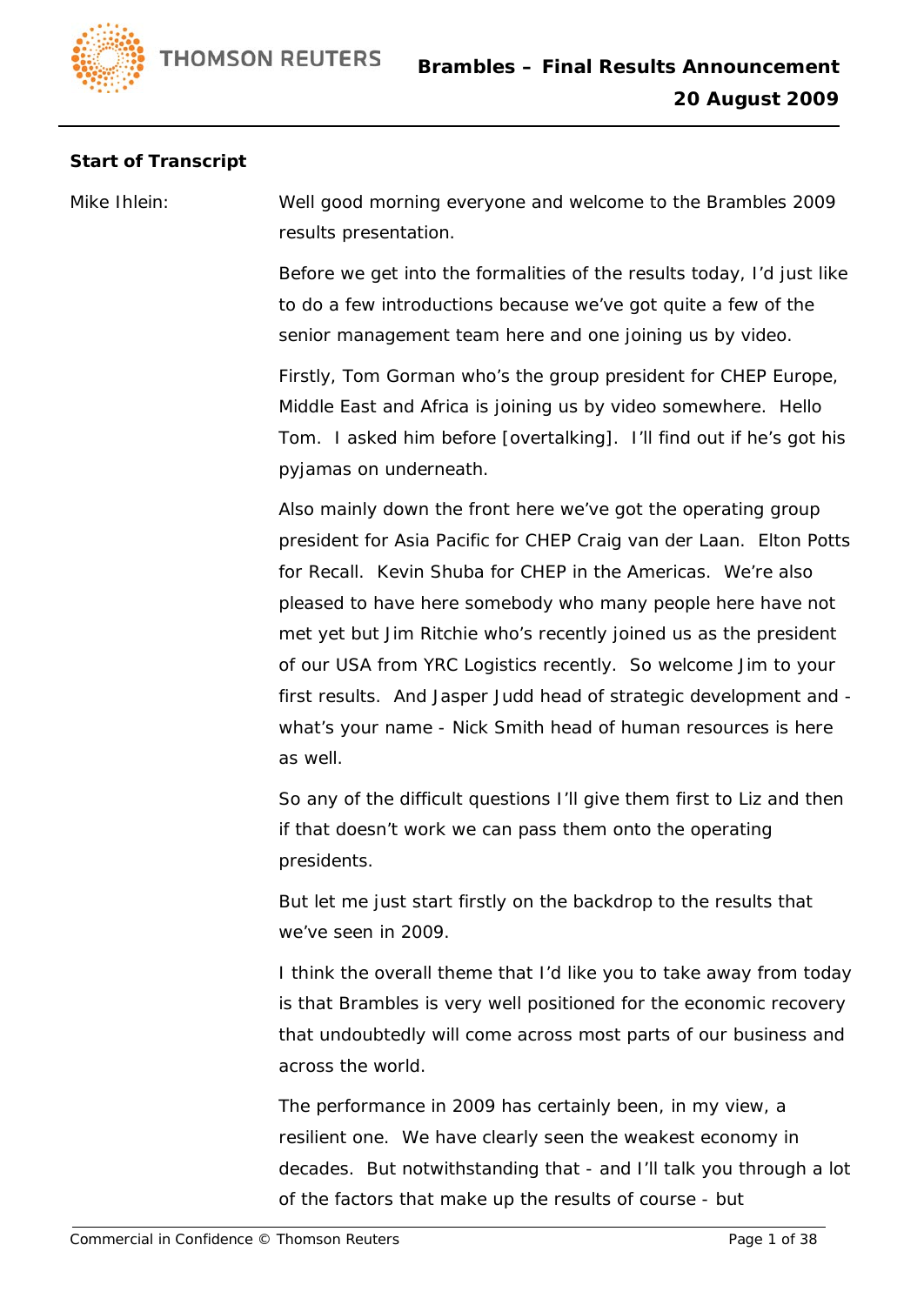

notwithstanding that very weak economy across all key markets, Brambles has still been able to deliver revenue growth in the period.

In particular I think a key feature of the result is the net new business wins. They total approximately \$100 million across the business - and I'll talk specifically about the USA and Europe shortly - and the key factor about that is that those new business wins have been more than sufficient to offset the weak organic volume growth that we've seen as our major customers, particularly in the grocery sector and automotive have experienced some significant challenges in their own businesses.

Brambles has had a very long track record in winning new business and this year 2009 is certainly no exception to that.

These are net wins after customer losses as well and I'll come back to that shortly.

Notwithstanding the difficult economies that we've seen in the last 12 months, we've also been appropriately investing in new growth opportunities. You've seen us continue our investment in China and in India, we've expanded our business in Germany, we've expanded our business in Poland and in other parts of central eastern Europe and we've also now established an office in Turkey which will be the next place for CHEP to be expanding its business in Europe. We're doing that in a very disciplined and appropriate manner.

We have, as you know - and we talked extensively about this at the half year results - had a major focus on cash during the period. You see that reflected in the results today. A very strong performance in free cashflow after dividends and at the half year we talked a lot about our necessity to make sure that our capital expenditure levels in the core parts of our business appropriately reflected the economic environment in which we're operating. As a consequence you've seen some significant improvements in our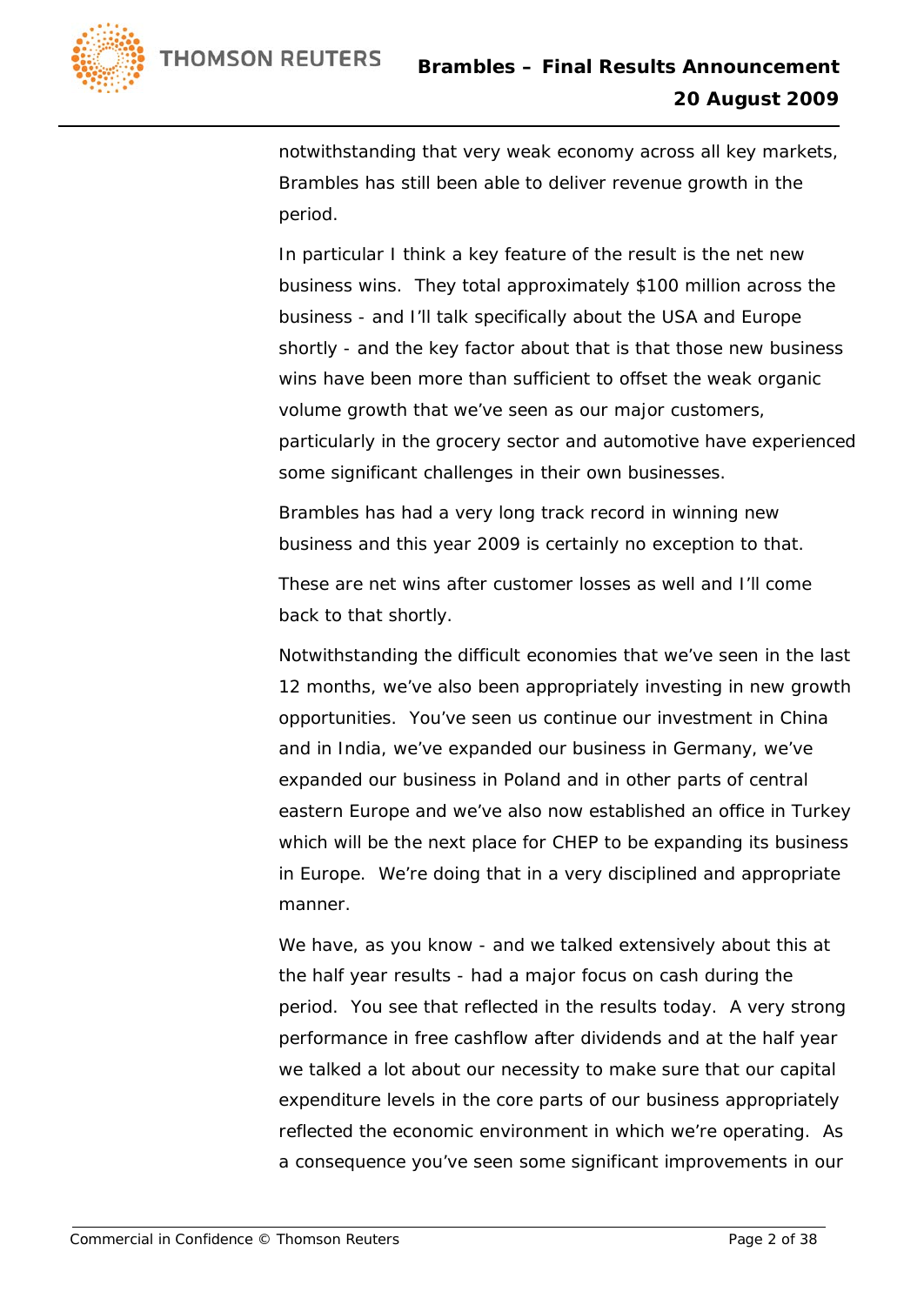

capital expenditure levels as well and Liz will talk more about that shortly.

So not only have you see a big improvement in free cashflow after dividends, our cashflow from operations so that's before interest and before tax, has also remained strong.

But recognising that the future is still going to be challenging, we announced at the half year that we'd be undertaking a number of major initiatives that would help underpin the future financial performance of the group. That included facilities nationalisation and I'll talk more about that shortly - all of those initiatives have been implemented. They are either close to completion and all of them are either on track or ahead of plan and the savings that we expect to come out of those we are confident will still be delivered in the timeframe that we communicated at the half year results.

So as we see improvements in the world economies, Brambles is certainly very well placed to accelerate our financial performance and I'll talk more about that in my closing remarks after Liz addresses you on the details of the financials.

Turning now to some of the more operating aspects of the business. Firstly, the impact in the economy in the last 12 months and this is across most of our businesses, really had an impact in four key areas. The first one is an impact in organic growth with our customers. As you know most of our business around the world, particularly with CHEP, is in the grocery sector and while not immune from the downturn in the economy, it's certainly been a more resilient sector.

But notwithstanding that, we have seen declines in our organic growth like-for-like if you want to describe it that way, particularly in the USA and in Europe and I'll talk specifically about the extent of that when we come to the European and the US commentary.

Secondly, as customers have destocked during the - these are retail customers and fast moving consumer goods manufacturers have destocked in the last 12 months, we've seen more pallets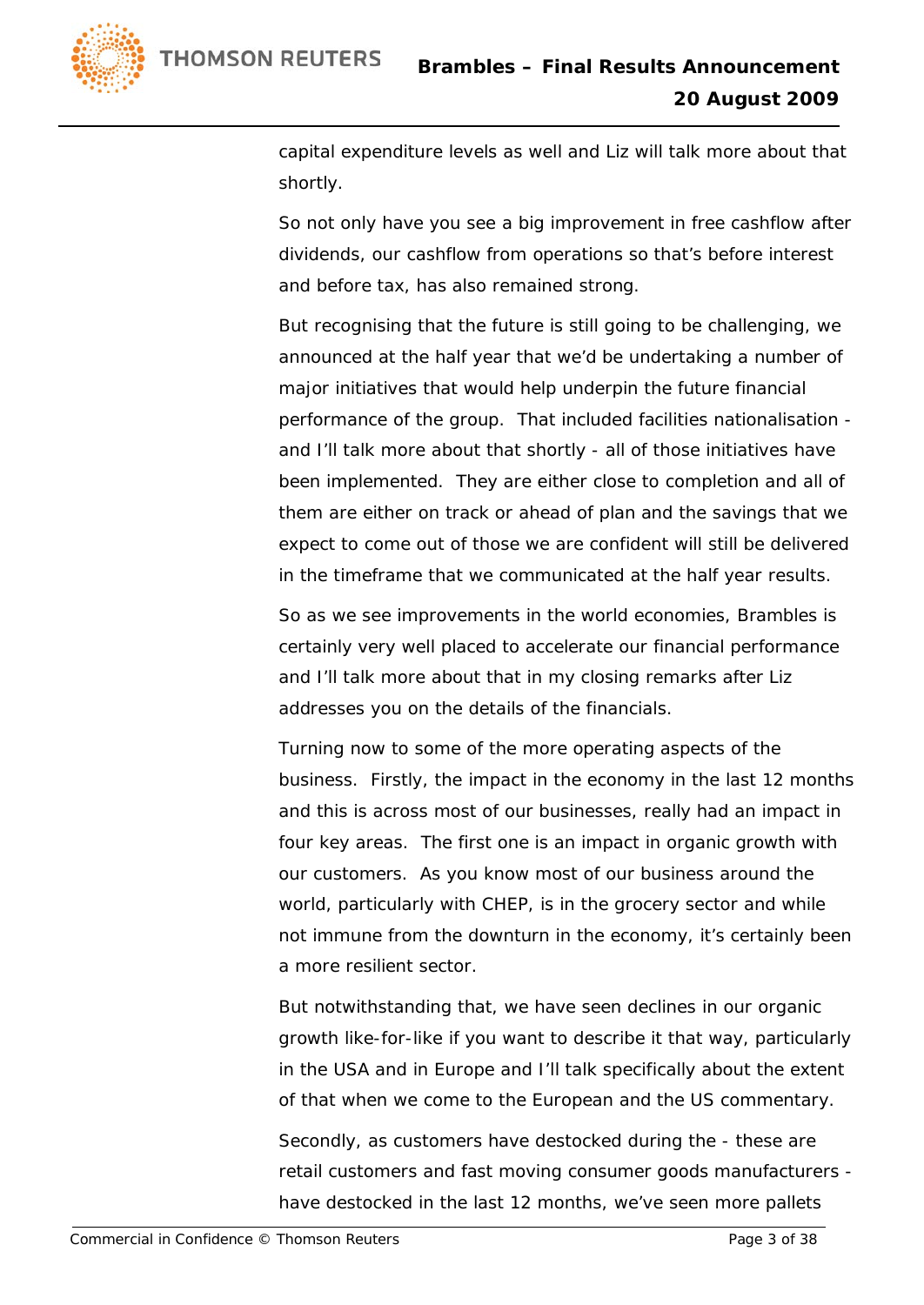

come back from the market particularly in the USA and in Europe and also to some extent here in Australia. We've seen more pallets come back in our service centre network which has actually been resulting in higher levels of storage and handling costs as a consequence of that. We certainly see that as a temporary phenomenon because the reverse will be the case as and when the economies recover and I'll come back to that more shortly.

The automotive sector - and we operate in automotive containers in Europe, Australia and South Africa - has been significantly impacted during the period and everybody understands that I think the auto sector generally around the world has been very weak.

Our total automotive business is down 23% in the period and I'll talk about what really has been the impact of that on the group shortly.

The other significant impact is around paper and this is recycled paper prices - recycled paper revenue - and the impact of that has on Recall's secure destruction services business. Two reasons for that - the first one is activity levels given our exposure to the financial services sector - so lower levels of activity mean lower volumes of paper and also the paper price itself and again I'll come back to that shortly.

Notwithstanding all of those impacts, the group has been able to deliver a small growth in revenue on a constant currency basis, that's despite the organic decline, despite automotive and despite SPS.

That's on the key reasons that I think I'm confident about the opportunity for Brambles to accelerate its performance as and when economies recover.

Underlying profit - and I'll talk more to these details shortly - is down 8%, obviously impacted by the economy and particularly the four items I've just mentioned.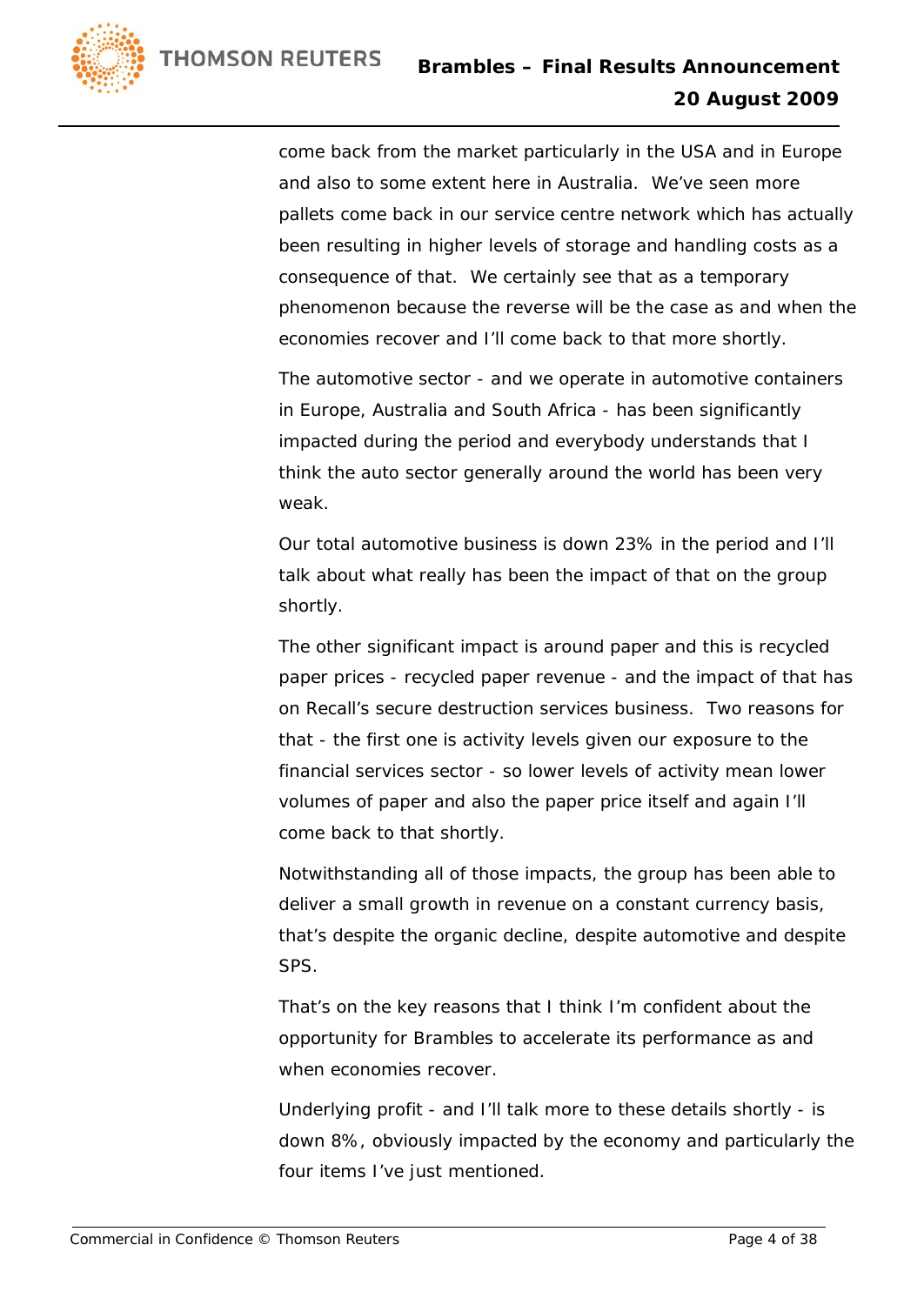

We have invested in China, we've invested in China, central eastern Europe and all of those are doing particularly well and I'll comment about the specifics of that shortly.

The free cashflow focus has been very strong through the period and we've been doing a lot of work on refinancing which Liz will speak to and we've been having a major focus on how do we make sure that we flex our capital expenditure to reflect the current economic environment in which we're operating. We've seen benefits of that in the lower levels of capex in the period pretty much right across the business.

Just to get a better measure of what we might regard as sort of the core or the commonly understand major parts of our business, it's useful I think to understand what is the impact of the automotive and the SPS impacting Recall. Had we not had the impact of automotive and SPS our group sales would have grown 3% as compared to reported growth of 1%. The automotive decline - I've already spoken about - 23% - that's \$43 million impact in revenue in the period.

SPS business down 13% in the period. A similar impact on underlying profit. Rather than a decline of 8% in underlying profit absent the impact of automotive and SPS that decline would have been 5%. Still a decline none the less and I'll talk more about the details of that shortly. I think it does indicate in terms of the core business of document management solutions in Recall in our core pallet and RPC business right across the world that we are still delivering good levels of growth in what has been a very difficult environment.

Turning now to the Americas, and the key message here is the net new wins that we've delivered who've offset the organic decline in that business during the period. Those net wins have totalled about \$35 million and the organic decline in the business though this is like-for-like so customers who did business last year, what's their volumes this year - on a like-for-like basis has declined by 4%.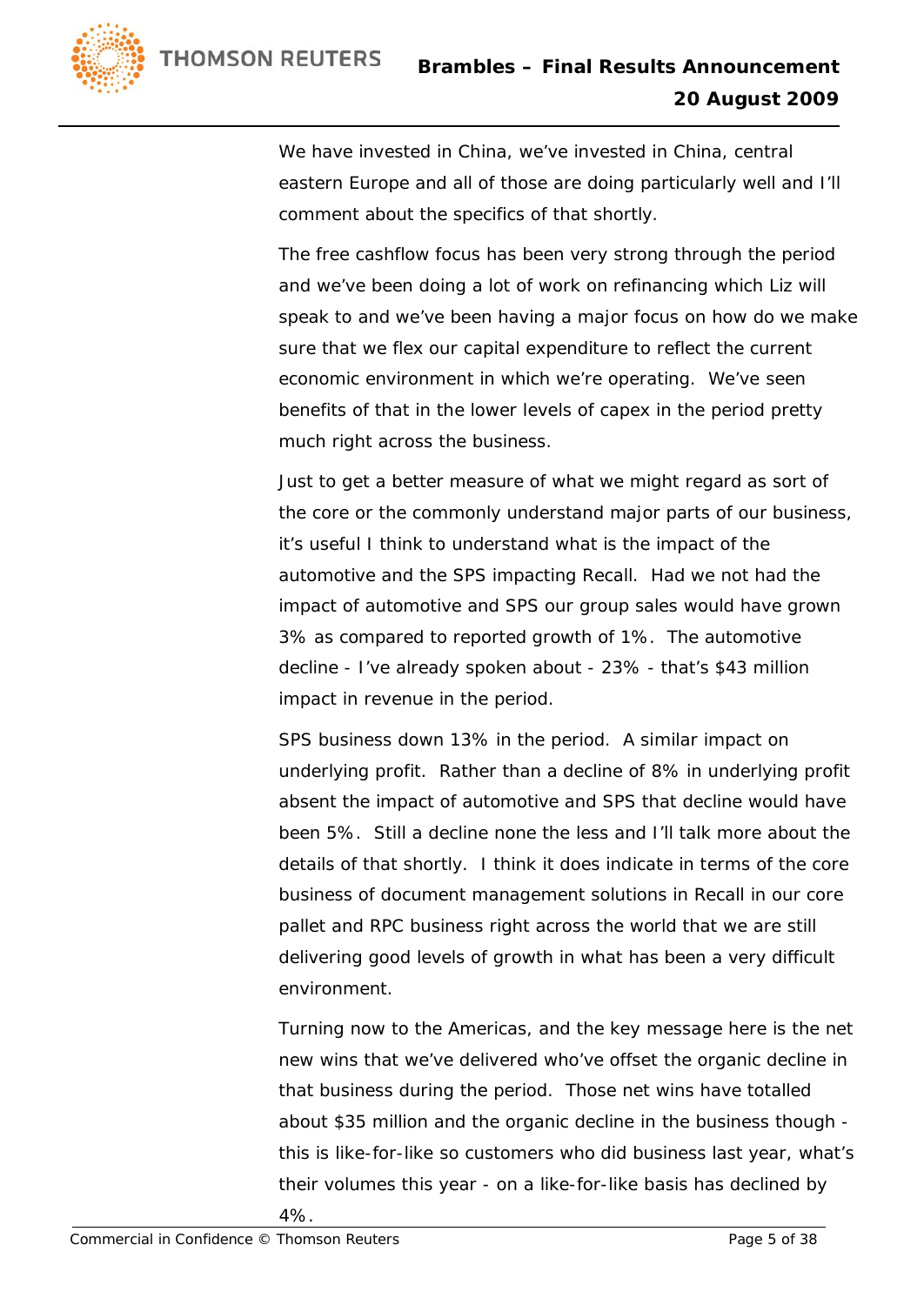

As you know your win business throughout the course of the year and you may also lose some business through the course of the year. The annualised impact of those wins and losses on the USA is zero. Now we want that to be positive. It's always been positive and that's why Jim is here - to get it back to positive right?

But I think it is encouraging that we've seen a number of significant wins across many other grocery sectors in the USA - Nestle, Scott's Fertilizer, New World Pasta and there's a whole raft of new customers that we've added during the course of 2009. Those customers also look for opportunities to take their costs down in what clearly has been a challenging ride for them as well.

In the rest of the Americas - Liz will talk through the detail of this - our revenue was up 9% so it's Canada, Latin America and LeanLogistics.

An underlying profit - it really does reflect in the Americas the economic downturn that we've seen. As I said, as customers destock as volumes slow down we've seen more pallets come back into our service centre network which increased our handling and storage costs and that over time those handling and storage costs were reversed as we returned to growth and economies recover.

We've seen some increase in service centre costs but we've still been able to optimise our plant network and you'll see in the results that our transport costs in fact have come down in the period in the US business.

As we indicated at the half year results, one of the things we're focused on on capex in the USA is how do we get the commitments that we have for certain customer locations for new pallets - how do we reduce those?

We've made very good progress on that in the last six months. Part of the trade off to that is that we have seen some increase in repairs of pallets to a higher level to suit certain of those customer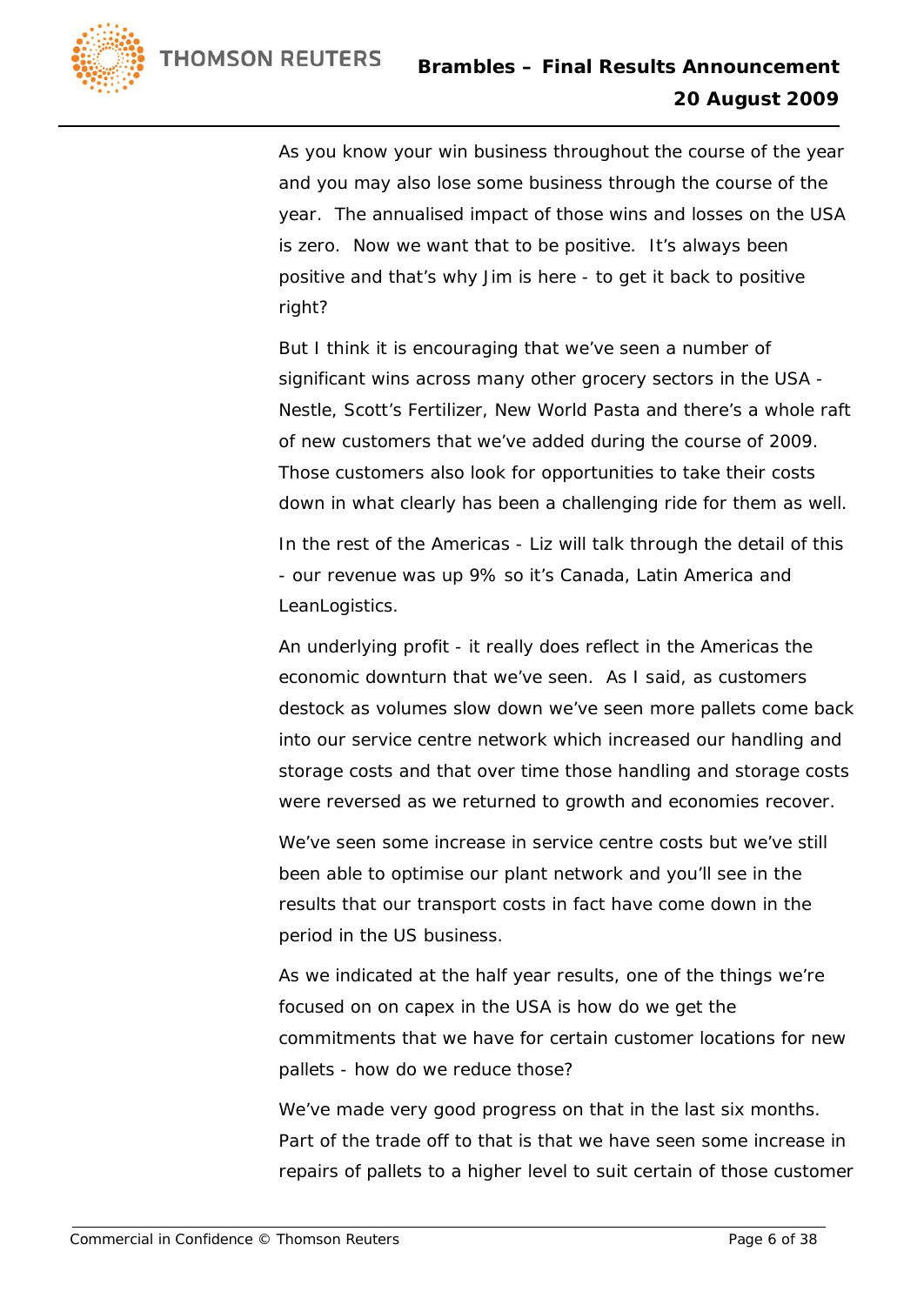

locations resulting in some increase - not a significant part - some increase in additional costs which is seen in today's results as well.

On the index side we have seen higher indirects but it's actually a good part of indirects in large part - that's the growth in Latin America and in LeanLogistics and you saw that the rest of the Americas was growing 9% in revenue and it's an appropriate thing for us to be continuing to invest in that growth.

Capex - and Liz will talk a lot more to the details in it than I will in the Americas down \$47 million on the prior period and that's a reflection of us flexing capex for the economic environment and a lot of that reduction came in the second half.

Turning now to the Europe, Middle East and Africa, our overall revenue was in line with the prior year, but I think that doesn't really tell the full story. The organic volumes in Europe were down 5% so slightly higher than what we've even seen in the Americas. But encouragingly our net wins are also higher. So we've had net wins in the period of \$40 million and those net wins have been more than sufficient to offset any of the organic declines in our pallets and RPC volumes as a consequence of the economy in our European business.

A very similar story in Europe to what we've seen in the Americas - a lot of customer wins across a lot of sectors - Leche Pascual in dairy, Haribo in confectionary, Tarmac in DIY - do it yourself - Inergy Automotive - and I referred to that at the half year results. But it's not just in Europe that we're focused here on winning their business - it's also in the Middle East and Africa. Our Middle East business is quite small and you can ask questions of Tom about that, but in South Africa we've also won a major RPC contract with a major retailer in South Africa, Pick 'n' Pay, which you'll see benefit our revenue growth in our South African business through the course of 2010.

But of course the big challenges we've seen in the automotive business and that business is down 22% in Europe in the last 12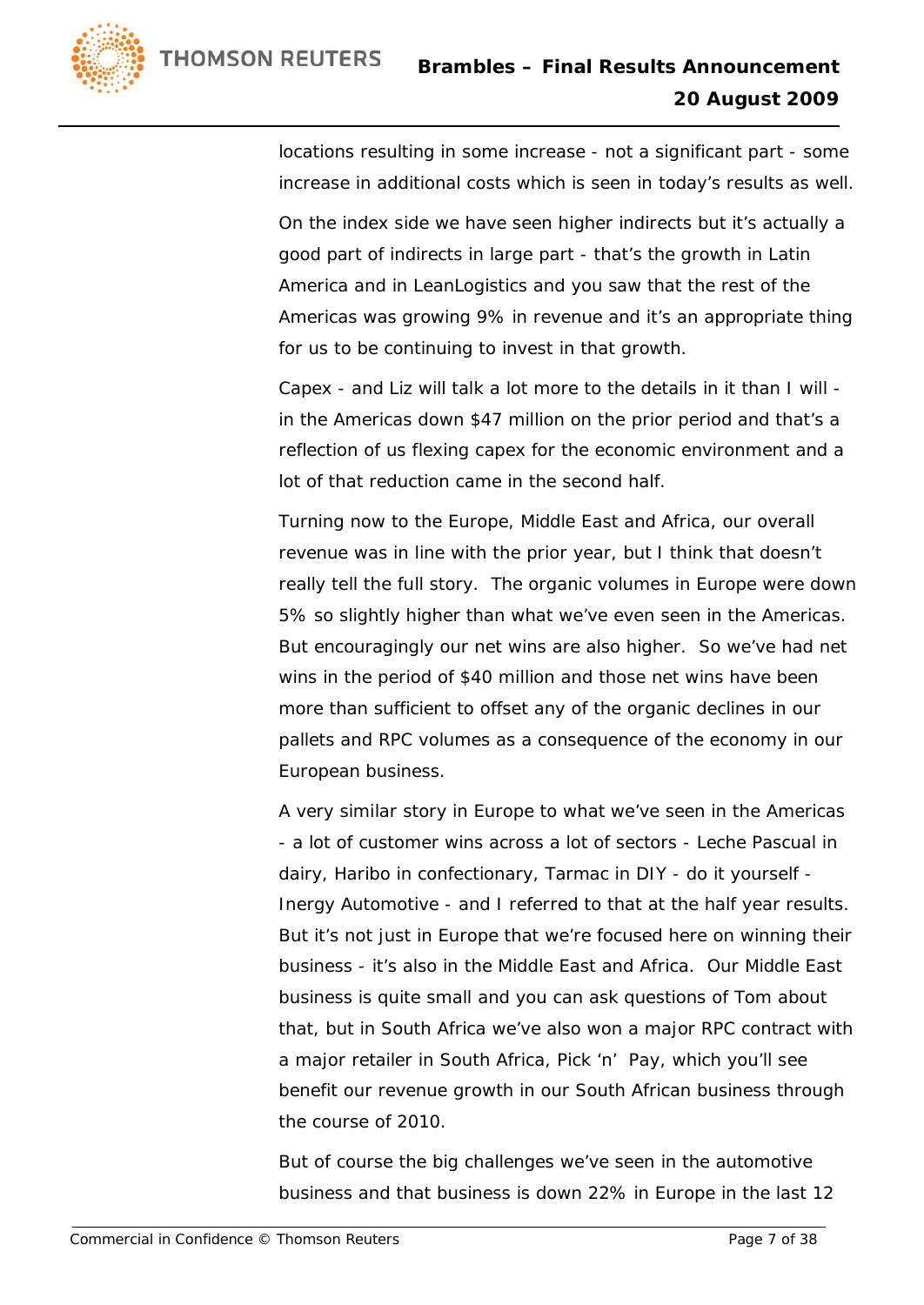

months. Now I think the very encouraging thing though is that I spoke to the market some time ago about our focus on investing in new territories. Two of the key territories that we talked about were Germany and in Poland and our domestic growth in 1208 pallets - that the standard European sized pallet in Germany - in the period just ended has been 20%. If you go back in the period before that it was very low and this reflects a significant focus on how do we build that business to scale in the 1208 pallets. We have a few of these in Germany but it's mainly display pallets and automotive.

Encouragingly in Poland growth there has been 60%. So I think even though we can sort of talk about the economic impact around the world, we're still seeing significant opportunities for growth whether it be in Europe or whether it be in Asia Pacific.

In terms of the underlying economy in Europe, Middle East and Africa but particularly in Europe, a similar sort of story. We have seen some increase in plant costs as more pallets come back from customers as they destock and volumes slow down. We've also consciously chosen - and we did talk about this at the Madrid presentation with shareholders a couple of months ago - we've consciously chosen to relocate more pallets from the UK back to continental Europe. That does add some P & L cost to us. In the period it's about \$9 million of costs. The reason we're doing that is because there's a focus on cash conservation because it saves us pallet capex of about \$35 million. You'll see both of those impacts reflected in today's results.

Of course both of those will reverse as economies recover. You won't have to do as many pallet relocations as we've chosen to do in 2009.

I think if you look at the Europe performance in particular one thing is very striking - notwithstanding the automotive decline we've been able to deliver flat revenue growth, but what is more important is the great cash performance. There's been a significant reduction in capex, a great improvement in operating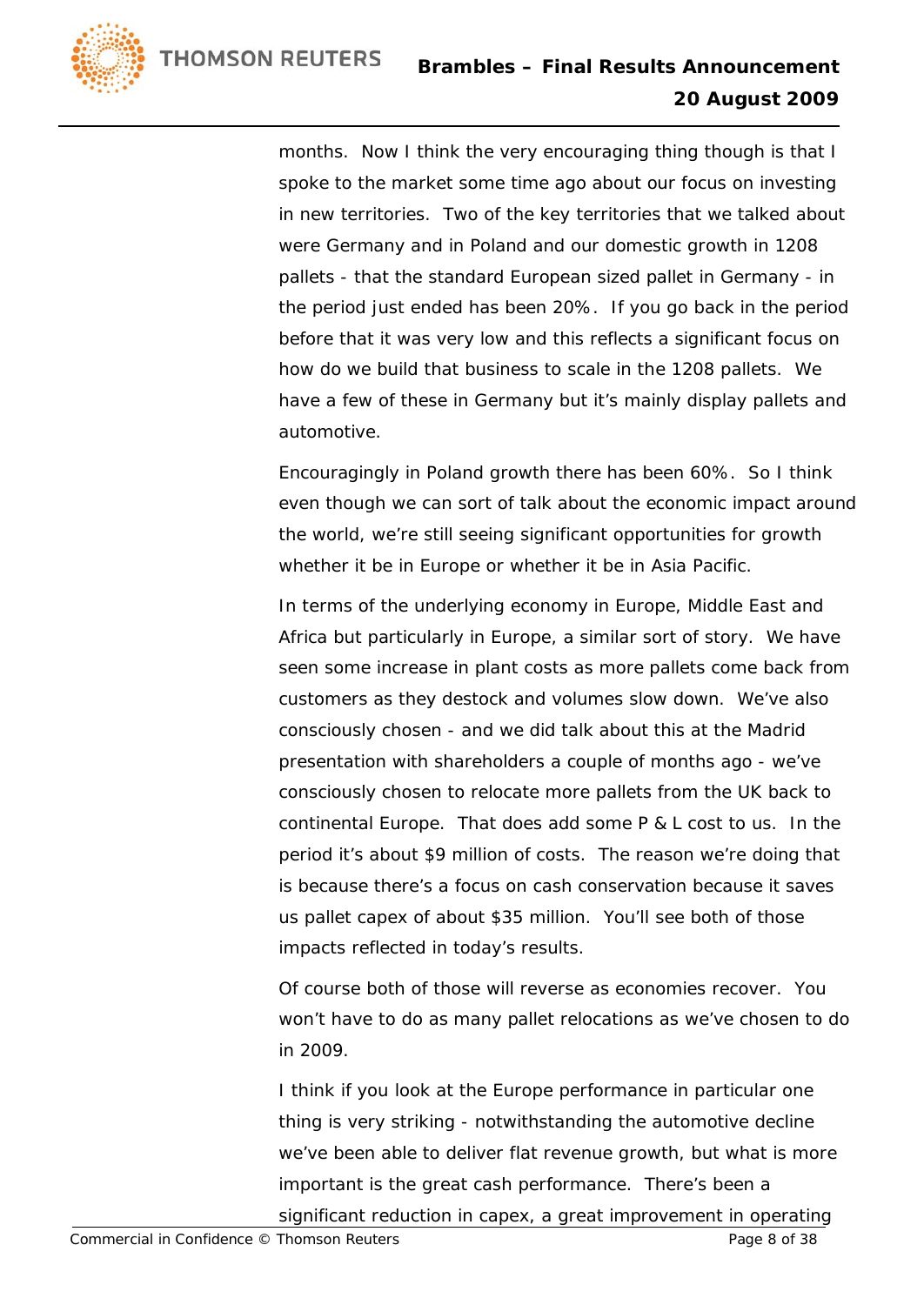

cashflow and that's a reflection of the disciplined approach to capital in what has been a more challenging environment but also improved asset management. Cashflow from operations in that business was up \$77 million alone in the last 12 months.

We have done a lot of restricting across the group and Europe was no exception to that. All of the programs that were part of the announcements in February are all now either fully implemented or well under way and will deliver results in line with the forecast that we gave to the market back in February.

Just turning now to Asia Pacific and again I don't think a 1% sales revenue growth really tells the full story here. There's some similarities interestingly between Asia Pacific and Europe in terms of the automotive sector. The automotive sector in Asia Pacific this is Australia mainly - is down 23% but I think what is important to understand is that the Australian economy has clearly been doing considerably better than the rest of the world. There's no doubt about that. But I think compared to where the Australian economy was a year ago, it's somewhat weaker than it was.

Notwithstanding that, our core business of pallets and reusable plastic crates in Australia and New Zealand still grew in the period, up 2%. If you exclude the impact of automotive in the period, our overall growth for Asia Pacific was 3. I think that what is encouraging is that the growth that we all planned for in Asia we are now starting to see. So this is predominately China, soon to be India, because we now have a business there and some growth in other parts of South East Asia. Growth in that period, the year end June '09 was greater than 60%.

Now that's taken longer to get there than we expected, but I think we now have some momentum in that business that I think you'll see continued improvements over the next 12 months.

In underlying profit, the automotive decline contributed to seven percentage points of the 19% decline in operating profit and some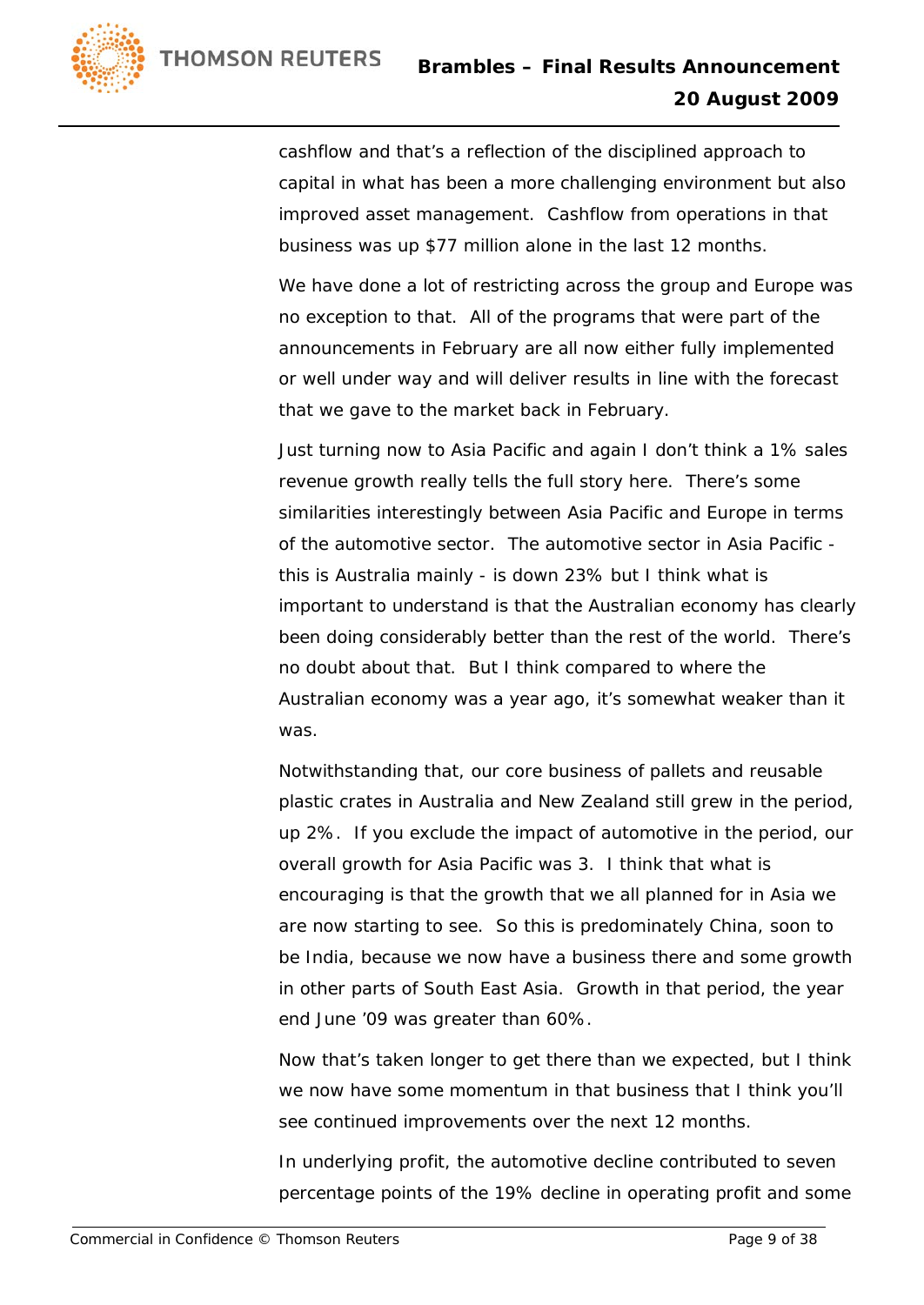

increase in plant storage costs as more pallets came back from the market. Again, that will be temporary. As growth recovers, those pallets will go back out into the marketplace and improve our revenue.

We've taken the decision to open a new service centre in Victoria which will deliver future efficiencies for us and that cost is reflected in these year's results. We have had an impact of about \$5 million for the increase in the underlying loss in China and India, predominantly India because we're in the very early phases of establishing our business there.

Our cash flow is down but this is down for a very good reason. It reflects our investment in China and India. It's now delivering more than 50% growth and our investment in RPCs, we had a major RPC contract in Australia that will underpin our RPC business for the next few years.

Turning to recall, I think the key message here, what's happened to the core of our business? The core of our business is the document management solutions, so this is files stored in cartons for our customers and that represents probably 60% of our total business and it's the business for which we're probably the best known. We've got some other very exciting parts of our business as well, but it's the largest part.

The key component of that is that that business is grown 6% year on year. If you go back to the previous year and the year before that and the year before that, it was also growing. So even though we've had an economic decline, we've continued to see growth in our core DMS business and not only that, our growth margins are up. Not a whole lot, but up one percentage point and Elton's promised they're going to be a lot better, aren't they Elton?

But we've had to deal with the impact of the economy on secured production services. It impacts us two ways. SDS business in Recall is down 13% of the revenue level. It's lower activity and interestingly lower activity, particularly from financial services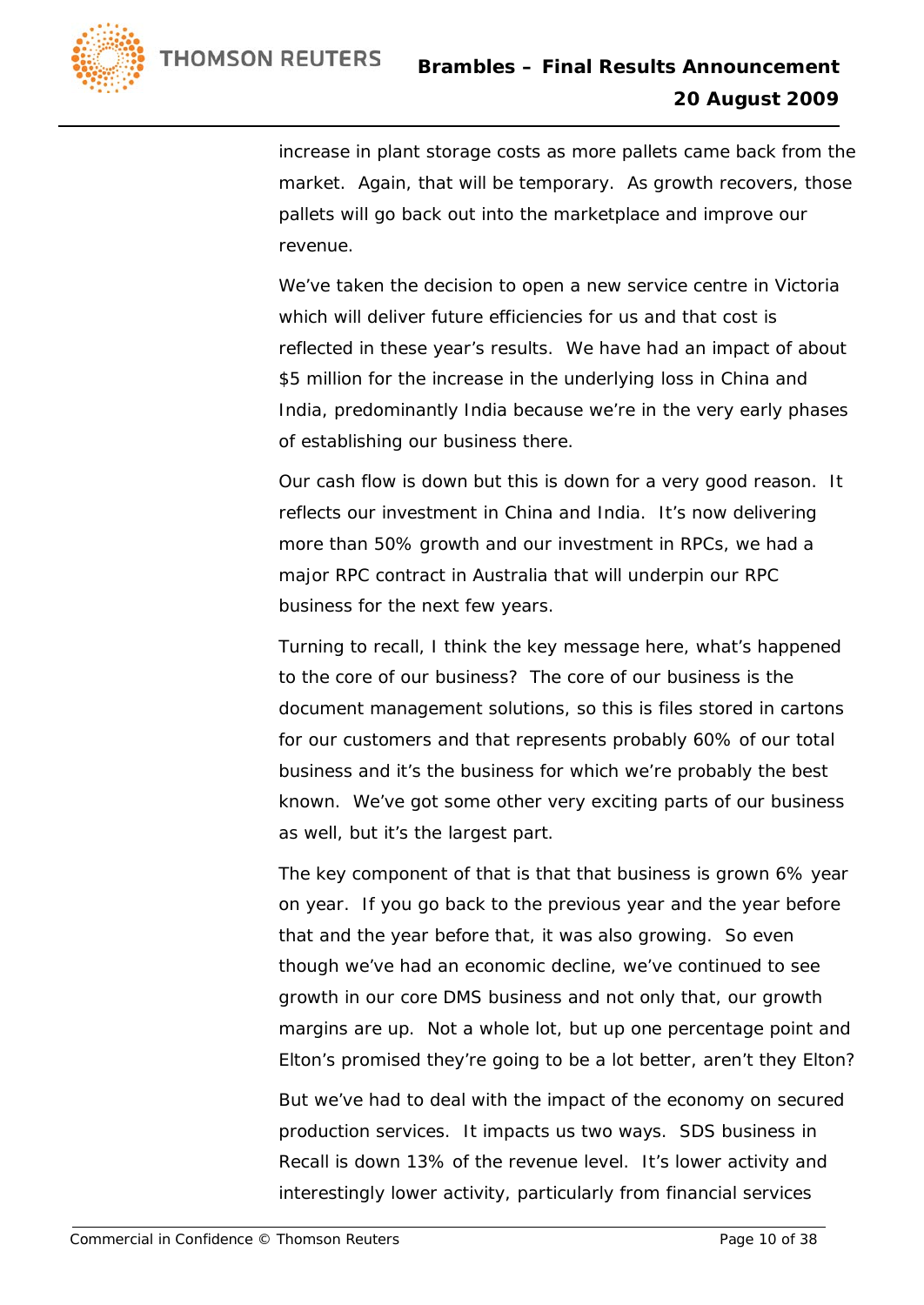

impacts not only SDS, so there's less things happening. Banks are writing less mortgages and so on, so there's less paper to be destroyed. But that's also impacting to some extent our DMS business. Our DMS business is growing still.

But also we've seen a big drop in paper prices around the world, not unlike other commodity declines. The US for example, has gone from about US\$200 a tonne, to about 100. One thing I know will happen: as economies recover, activity levels will pick up and paper prices will pick up. How far they'll go up, I don't know, but go up they will.

While it has been a challenging business for us to deal with in 2009, Recall has responded to that by doing a lot of cost initiatives through the business in the course of '09. As a consequence of that, I think I'm pretty pleased overall with the performance in Recall. We've chosen during the period to spend some more money in information technology and marketing to help underpin the future of that business as well.

We're also continuing to invest in new information centres and for those of you who have seen either our Greystone facility here or our facilities in Europe, that's all about reducing our cost per carton for the future and we'll continue to make appropriate investments in information centres over the course of the next couple of years.

The issues that I spoke to the market about in February, the key message here is they're all on track and in many cases ahead. In the restructuring we targeted to reduce our overall workforce by about 6%. It'll actually end up begin slightly lower, about 5%, about 600 people. The cost will also be marginally lower. We indicted a range of 60 to 70 million, that will now be about US\$60 million, 54 million of which we've incurred in the FY09 year, so there's a little bit still to go.

But most importantly, the savings that we targeted which were the range of \$40 million to \$50 million on an annualised basis from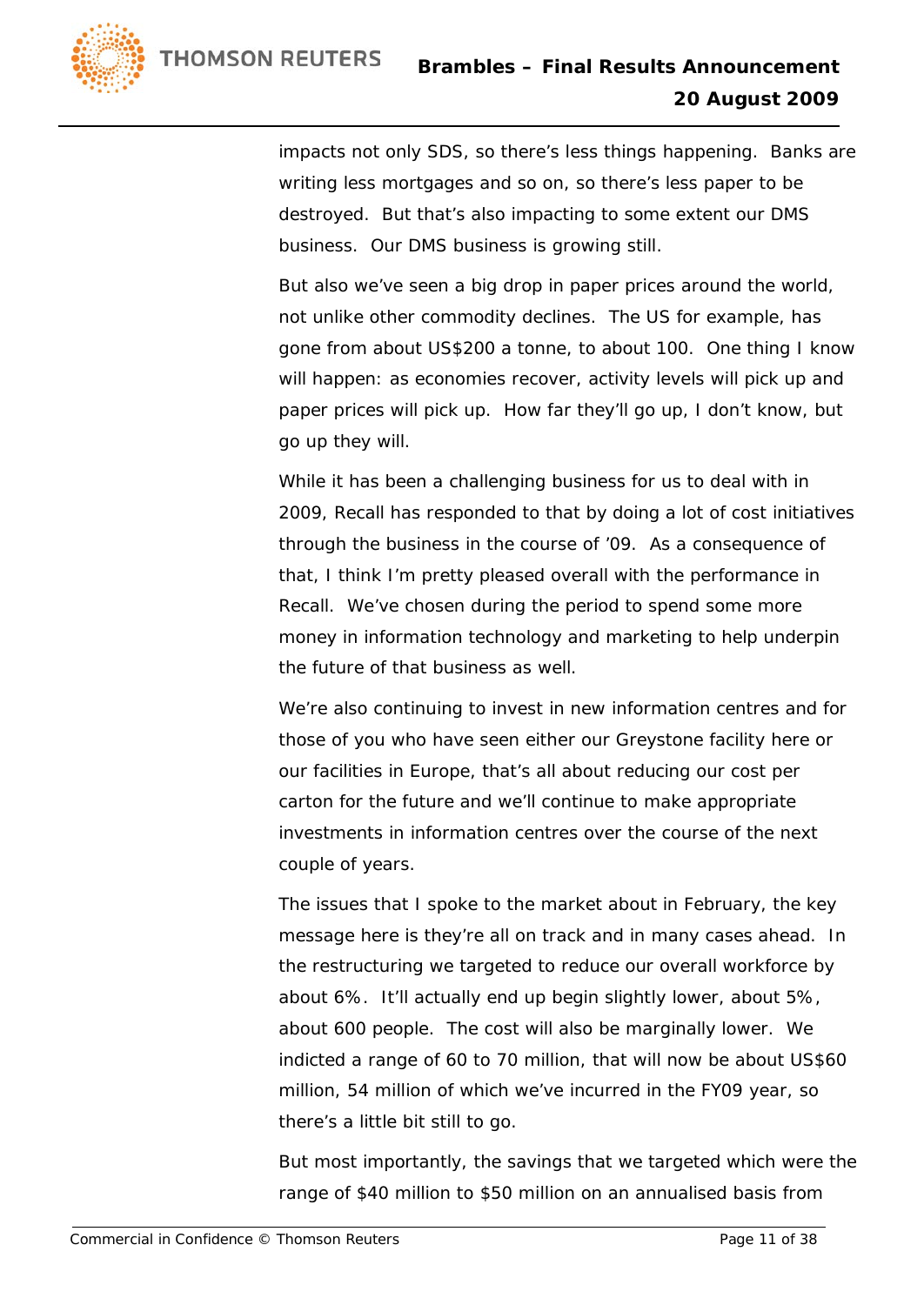

2011 onwards when it's fully implemented, are very much still in line with our previous forecast and you'll see some of those savings, a large proportion of them turn up in 2010. So I think we're very pleased with how those programs have gone and that's affected pretty much every region in the world to some extent.

The pallet scrapping program that we announced at the half year is very much on track. This is the seven million pallets that we're taking out of the system and we're probably, as at the end of July, slightly ahead of that program and that is progressing quite well.

We have, as you know, continued our investment in pallet quality in the United States and in the period, the total operating cost of that in FY09 was \$77 million and a capex amount of \$5 million, pretty much in line with what we communicated to the market some six months ago.

We continue to get good feedback from customers on the progress that we're making on pallet quality and I've spent a lot of time in the US, obviously Jim and Kevin have and I think I continue to be quite encouraged by the positive response we're getting from customers, but also helps in our thinking on how we look at the US review, which I'll talk about shortly.

I think one thing that is very pleasing is Walmart and it's a very different story to 18 months ago. We've now pretty much successfully implemented the whole Walmart transition and we are working very closely with Walmart and another third party service provider around a number of reverse logistic centres and I think they're very pleased with the feedback they give us. They're very pleased with the progress that we've made on that front and certainly our relationship with Walmart we're very pleased with. We'll look to see what lessons we can learn out of the efficiencies that we're driving out of those sorts of reverse logistics centres to see how we can apply that to the rest of our business going forward. So very pleased with that and that program was completed slightly under our original cost as well.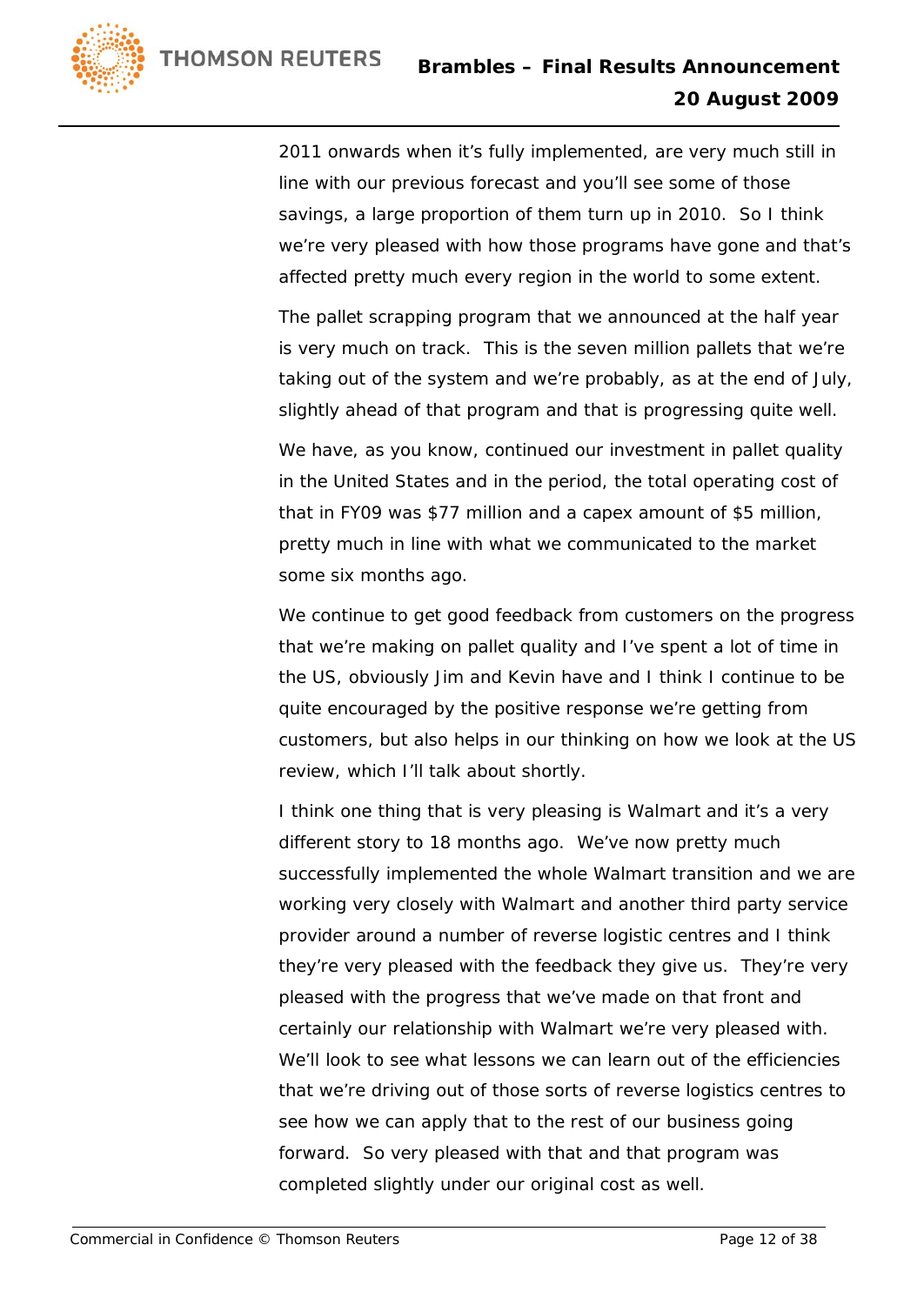

The USA review that we announced in February is very much on track. Originally it was going to be completed at the end of December. We announced in Madrid recently that we would bring that forward to the end of September and the conclusions from that review we expect will be announced to the market some time early October. Like we've had with the continued investment pallet quality, we've had some very positive engagement with customers, not so much to understand what their current requirements are, because I think we know those extremely well, but what do we understand and what trends do they see in the future supply chain and how do we make sure that for the medium to long term we can deliver them a service offering that meets all their future requirements?

I think that one thing that is absolutely clear and we felt it was clear before, but I think we've done a lot more work as well and the wood pallet platform, in our view, remains the best solution both environmentally and economically for the broad supply chain. Alternative platforms, whether they be plastic or other materials, are not currently sustainable beyond niche market. It doesn't mean that they won't exist, but they need to be sustainable for the benefit of the supply chain and us as the potential pooler for them to be effective.

The conclusion out of all of that is wood is here to stay. It doesn't mean that we won't continue to look at alternatives. As most of you know, plastic is a good example. We have some plastic pallets in Europe, we have some in the US. We actually launched our pool in China with plastic. So we understand plastic very well and we understand the economics of operating plastic in a pooling environment very well. There's no question in my mind that wood is the right long term sustainable solution for the lowest cost for our customers in the supply chain. You'll hear more about that when we announce the conclusions of the US review in early October.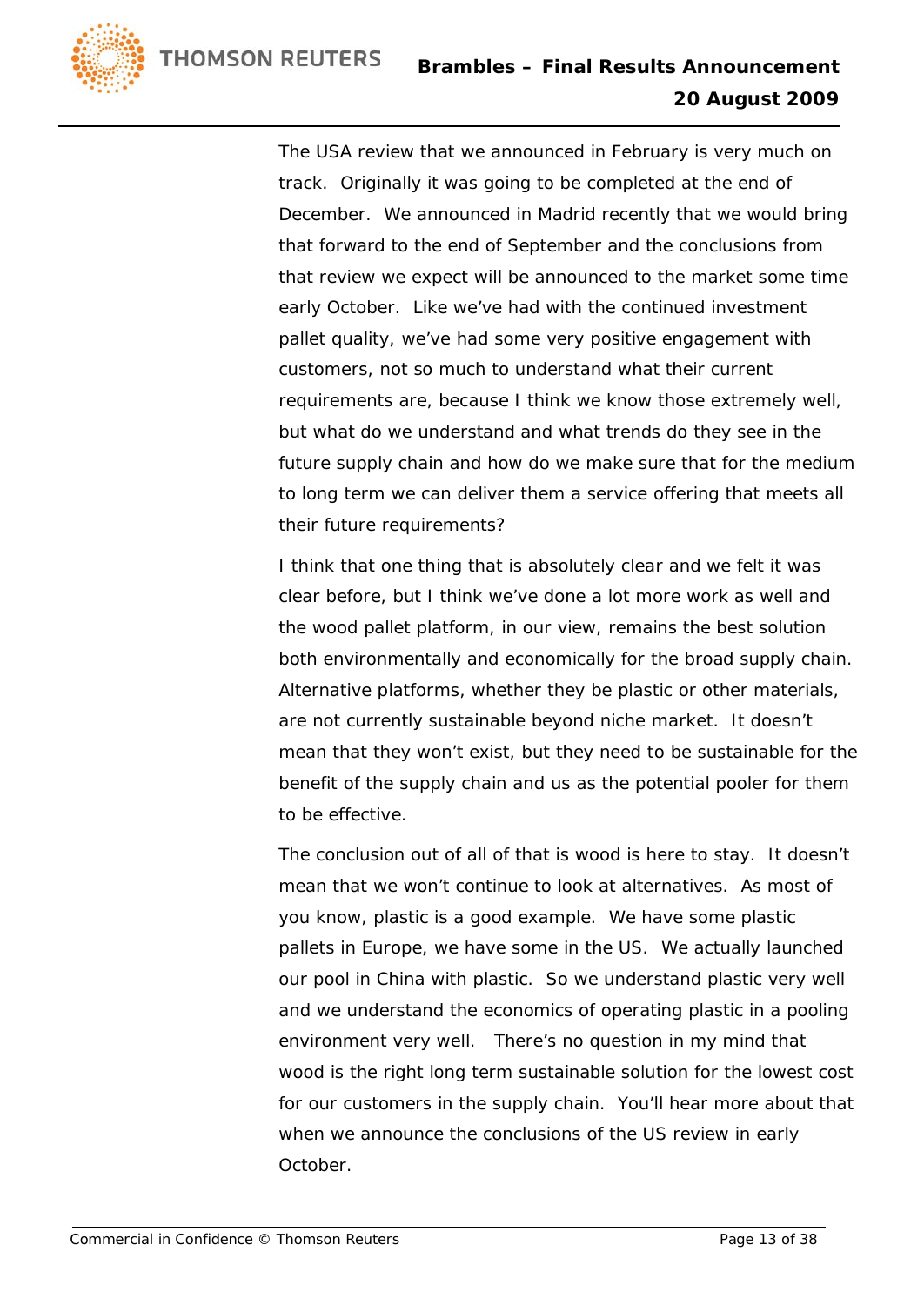

I think it's worth just reminding everyone, in terms of what's been fundamental to delivery of what I call a resilient performer in what has been a very difficult environment, what is it about the particularly the CHEP value proposition that makes a difference and it's really around making the world supply chains more efficient. Really, what does that mean? It's around delivering consistent quality as compared to the alternatives. It's around availability: as many pallets as a customer wants, whatever location they want it, whenever they want it, whatever day of the week they need it.

It's around the economics for the customer. Nobody's going to do business with us as a favour, right, we've got to save money and they save money either by lower capital expenditure or by lower transport costs. But our offering needs to be cheaper than an alternative and to deliver better value. That's why I think we continue to win new business, both in the US and in Europe.

I think what is important as well is that the absolute transparency around a pallet pooling provider. In the case of a wood pallet, we're providing one service for that. Now in Europe we have multiple platforms, but for the 48/40 pallet in the US it's one third. It's absolutely transparent what the cost is. There's no bundling, it's not mixed up with any other costs and the customers can look at how do they minimise cycle time, how do they improve returns and so on and we can work with them specifically around how they get a better economic outcome from that offering.

It's also around environmental sustainability. Wood is made from sustainable plantation forests, our pallets. It's not from a nonrenewable resource. You know, I think through the economic crisis, probably been a little less focus by most parts of the world on economic sustainability - environmental sustainability. But it is still a key tenet of most of our customers' programs. Wood delivers that and certainly CHEP does in a pooling concept.

I think the extent of the deep knowledge that we have, across CHEP, across the world, remember this is 250 million pallets, plus

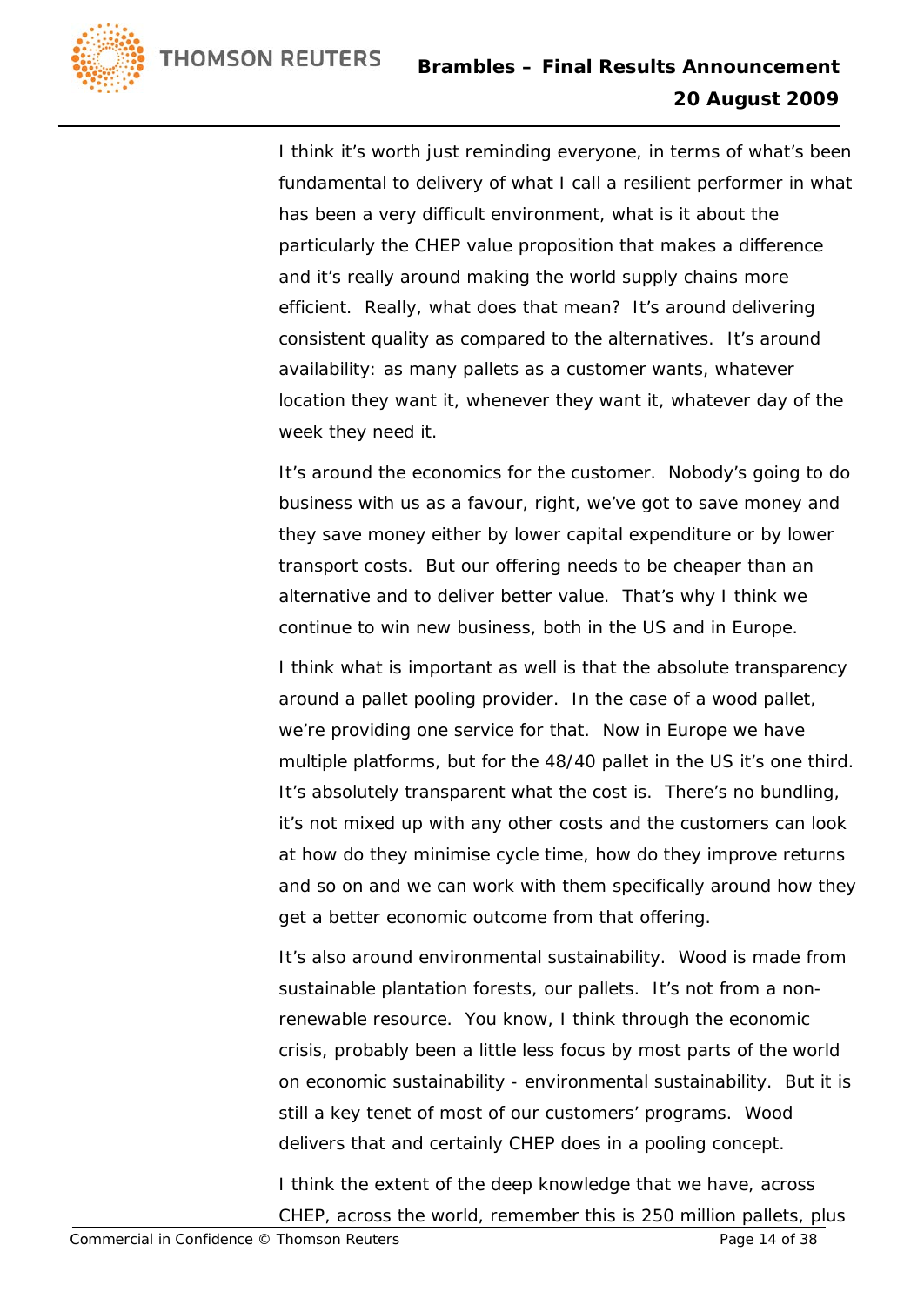

another 50-odd million containers, 400,000 customer locations operating in 46 countries. It's unparalleled. Nobody else has that. It's that best practice that we can transfer across the group and I'll be the first one to acknowledge we can always do more. But I think that's the benefit, as customers become more global, how do we deliver a better quality service to them.

Before I hand to Liz, the key messages I think is that we are well positioned for recovery, economic recovery. We've seen in the period sales growth notwithstanding a lot of headwinds, a great outcome on cash generation, free cash flow, all cash flow from operations which is actually after significant items as well, remember, has been great. As a consequence, we've ended up with a strong balance sheet. We had a strong balance sheet before, but the extent to which we've generated more cash in the period - our debt levels have actually come down, which Liz will talk about. We do have a strong balance sheet.

All the initiatives that we proactively put in place - some of them quite difficult, you take people out of the workforce, that's personally quite a challenging thing to do. They're all in place to benefit us for the future. As a consequence, as and when we see improvements in economies and I'll talk more about this in my closing remarks, we are going to be very well placed to accelerate our financial performance as those economies recover.

On that note, let me pass to Liz to cover off all the detail on the financials and then I'll come back and then we'll take a lot of Q&A.

Liz Doherty: Thanks Mike and good morning everyone. As we've done previously, I shall mainly be talking to you about the results in constant currency as this best illustrates business performance. You will see throughout the presentation, however, that the stronger US dollar this financial year has had a significant negative translational impact on the figures reported at actual exchange rates.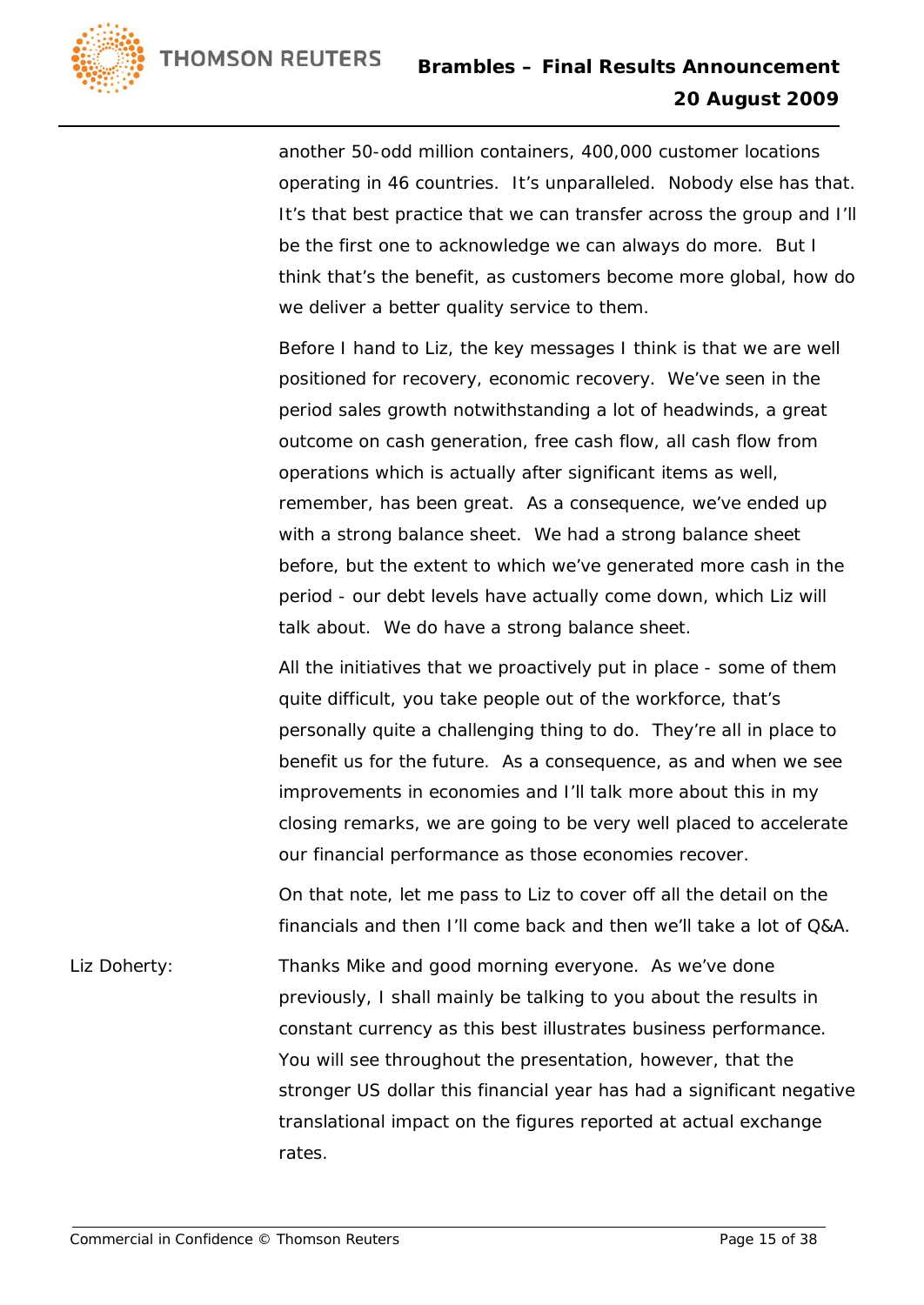

As Mike has already mentioned, our businesses, CHEP and Recall, have both delivered sales growth in tough economic conditions. Sales rose 1% primarily driven by net new business wins and some price and mix. These more than offset weak organic volumes which worsened in the second half as the economic slowdown deepened. The automotive and SDS sectors were particularly hard hit. Excluding these, group sales revenue grew 3%.

Underlying profit was 8% below FY08 with the increased sales offset by (1) factors largely economic in nature, specifically automotive, SDS and the higher transport handling and storage costs associated with increased pallet return, and (2) our continued investment in growth initiatives which will position the business well for the future.

Underlying earnings per share in US cents was down 7% last year. However although we haven't shown it, if we were to restate EPS in Australian dollars, EPS would be up 3% to AU51.7 cents. Statutory EPS was down 29% with the main variances from underlying EPS being significant items and the adverse impact of foreign exchange translations.

Cash flow from operations after including significant items within the ordinary activities, that is Walmart and the US pallet quality program, was strong with an increase of \$8 million versus the prior comparable period. This demonstrates our ability to flex capital expenditure appropriately and underlines the resilience of our business model to market downturn.

Brambles Value Added, as you will recall, is a measure which represents the value generated over and above the cost of capital used to generate that value. FY09, while down on the previous yeah BVA, was strongly positive at 334 million.

Turning to underlying profit in a bit more detail, group underlying profit was just under one billion at 987 million, a reduction year on year of approximately 85 million. Volume price and mix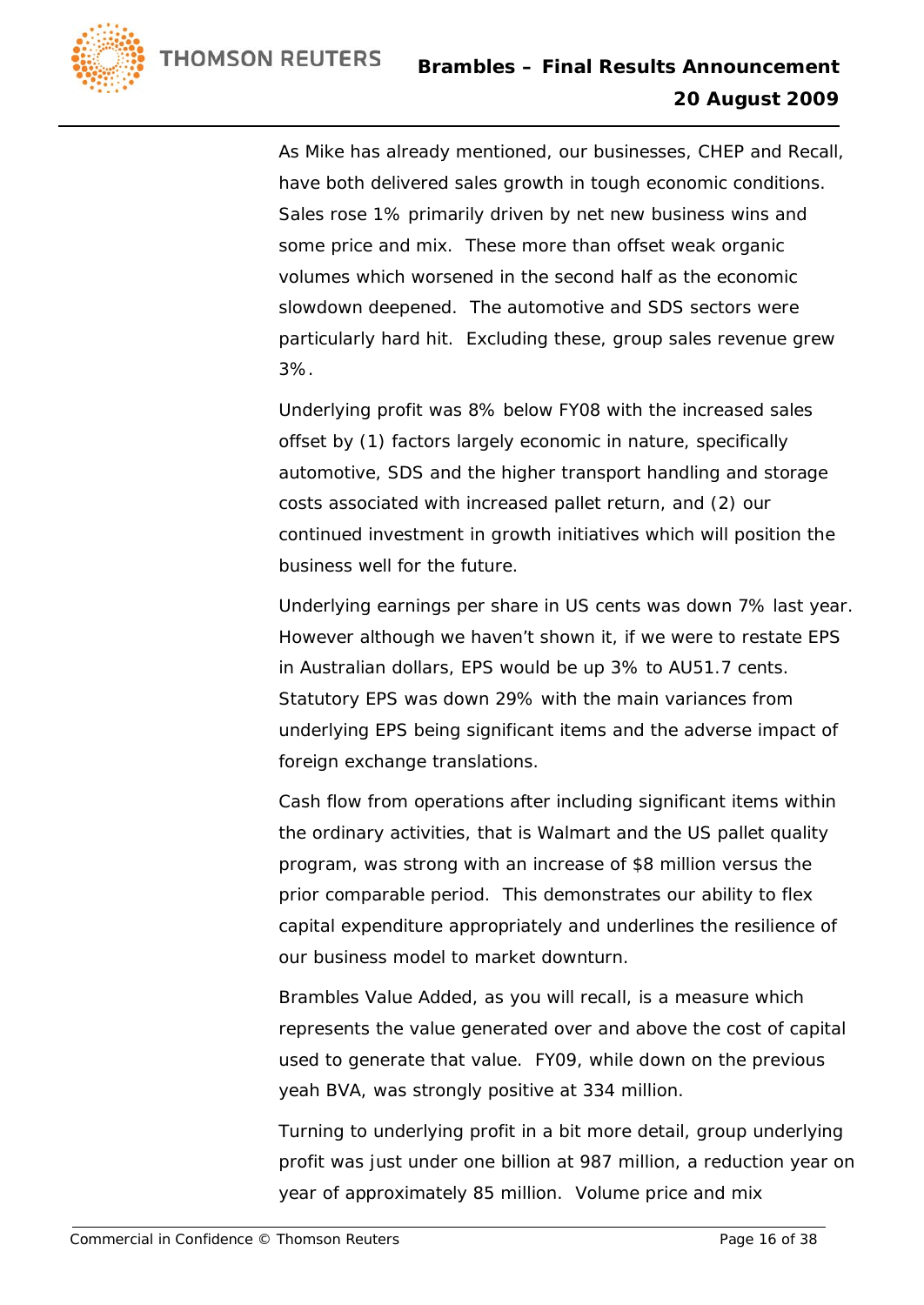

contributed a positive 72 million and broadly offset cost inflation, some increase in indirects and the continued investment in growth opportunities. However the impact of the recession on the automotive and SDS sectors, which together accounted for 39 million and an increase in cost of \$47 million, mainly associated with more pallet returns and relocations, resulted in a reduction year on year of 85 million.

As Mike pointed out earlier, it's worth reminding here that in cash terms, the P&L cost of the decision to relocate pallets rather than purchase new ones were more than offset by the consequent reduction in capex.

Moving from underlying profit to statutory operating profit, we have already announced a number of major initiatives designed to support future profitability. As at the interim results, these have been reported as significant items and have been excluded from underlying profit. All the initiatives are on track and in line with guidance provided at the interim results.

The one exception is the foreign exchange gain on capital repatriation which was a little over 29 million at the half year. A further 47 million gain was recorded in the second half bringing the full year amount to 77 million. Significant items, together with a translation impact of adverse foreign exchange movements account for the difference between the 8% year on year reduction in underlying costs at constant exchange rates and the 30% reported drop in statutory profit at actual exchange rates.

Looking now at the CHEP business results, total sales revenue at 3.3 billion was up 1%. CHEP Americas grew at 2% with significant net new business wins and moderate price mix gains offsetting a decline in organic volume. Within the Americas CHEP USA was flat. Net new business wins contributed 3% volume growth largely offsetting a 4% decline in organic volume. In Canada, sales revenue grew 4% and Latin America continued to grow strongly at 12%. The America sales revenue also benefited from the first full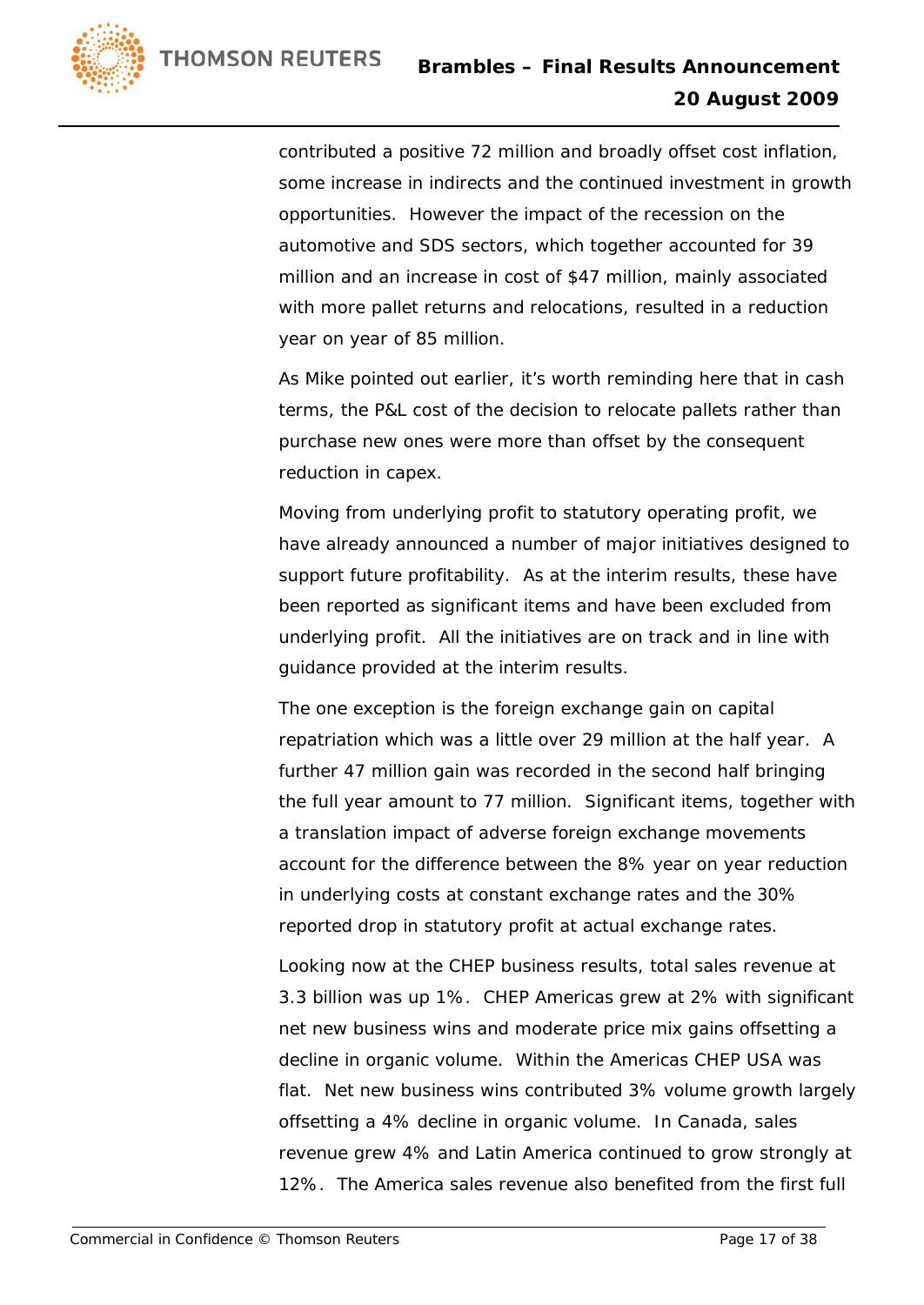

year's contribution from LeanLogistics, which grew revenue by more than 20% on a comparable basis.

In CHEP EMEA growth was in line year on year. Nevertheless, this was a robust performance with net new business wins and mix offsetting a 5% decline in organic volume. A major contributor to the organic drop was automotive, which declined significantly from October 2008 until recently stabilising at lower levels. Excluding automotive, EMEA growth was up 2%. Within EMEA CHEP Europe sales growth was down 1% but up 1% if you exclude automotive. CHEP EMEA grew strongly at 16%.

In CHEP Asia-Pacific sales grew 1%. As in the EMEA, Australia was particularly hit by the automotive sector slowdown. Excluding automotive sales revenue grew by 3%. Underlying profit of \$823 million was down 8%, mainly due to the impact of the decline in automotive in Europe and Australia, more pallet relocations in Europe, which benefited cash, and higher plant costs driven by higher pallet returns as the economy slowed. Investments continued in China, India, Poland and Germany. Underlying profit margin declined 2 percentage points from 27 to 25%.

This slide breaks up the CHEP sales growth by service line. Not only does this clearly show the impact of the recession on the automotive sector, but also how the severity on what is a relatively small part of the business somewhat overshadows good performances in other service lines. Pallets, which account for 89% of sales revenue grew 2% with net new wins and price mix offsetting the decline in organic volumes. RPCs grew 5% with good growth in Middle-East and Africa and Australia, both of which benefited from significant new contracts. Others, which include LeanLogistics, IBCs and CPCs grew 9% overall, principally due to LeanLogistics.

Turning now to underlying profit [bridges] for each of the business units. Firstly, CHEP Americas. Volume and price mix primarily coming from net new business wins in the USA and good performances in both Canada and Latin America, contributed \$31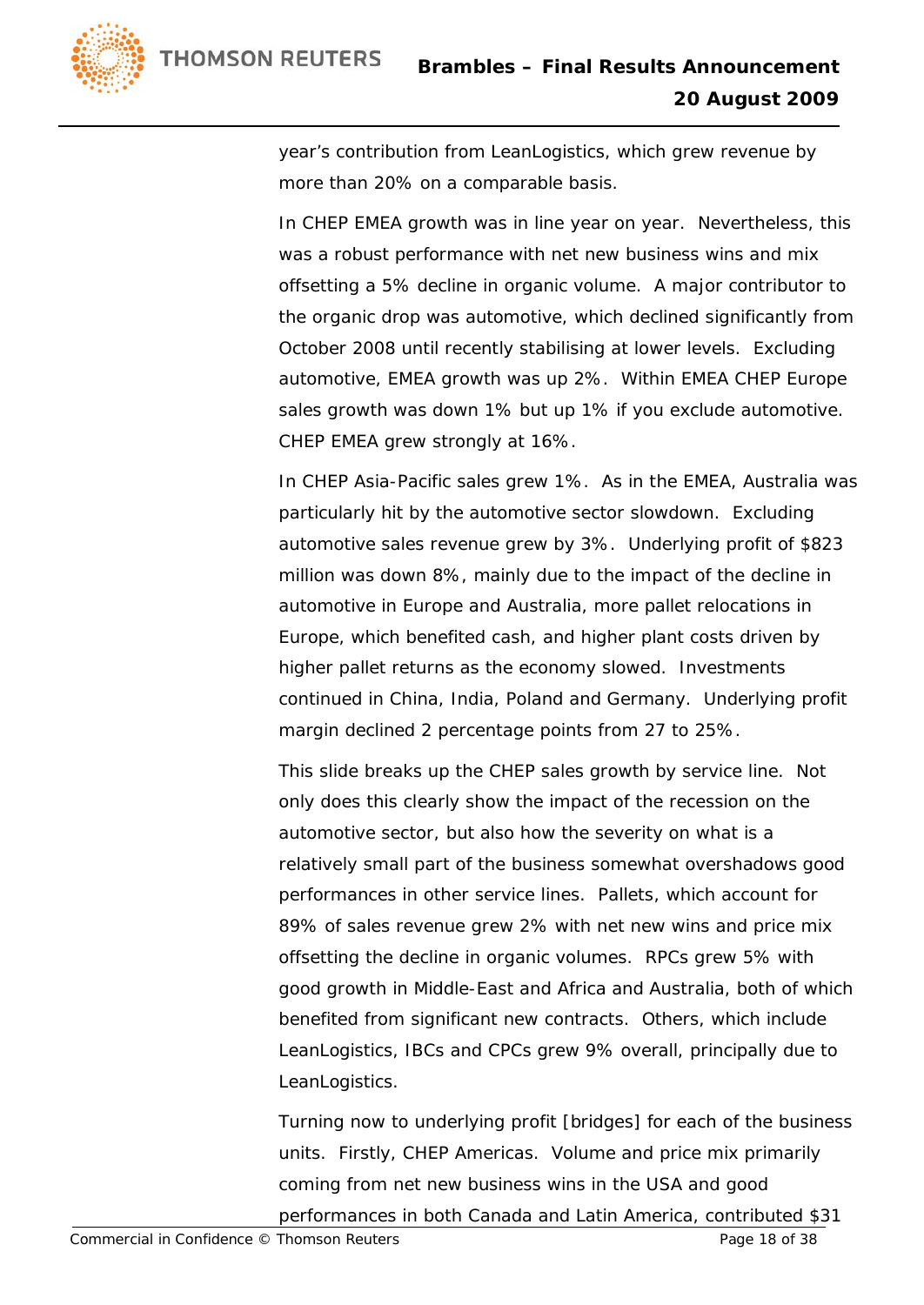

million to underlying profit. Transport costs decreased by \$6 million, reflecting the benefits of plant network optimisation in the US. Together, these offset increased plant costs of \$37 million.

Plant costs grew mainly due to the economic slowdown, which resulted in higher numbers of pallets being returned from the field. These drove increased service costs of around \$10 million. There were \$40 million of costs related to plant network optimisations, increased TPM activities and higher repair costs associated with converting some customer locations of new pallet commitments.

The P&L costs of the latter were more than compensated for in cash terms through lower capex, and there were some inflation costs in raw materials and nails etc of approximately \$10 million. As a result of this the USA underlying plant cost ratio increased one percentage points to 26%, but this was partially compensated for by a 1% improvement up to 20% in the underlying transportation ratio and ratios for total plant and transportation costs are given in the appendix.

The increase in other costs relates to lower levels of pallet compensations in the US, a higher IPEP charge related to the timing of a significant number of pallet audits during the second half of '09 and investment in growth initiatives, specifically LeanLogistics and expansion in Latin America.

Underlying profit in CHEP EMEA was done 7% on FY08, mainly due to automotive, which accounted for five percentage points or \$20 million of the overall decline. Volume and price excluding automotive contributed \$20 million to underlying profit, which was more than offset by higher plant and transport costs. Greater numbers of pallets returned from the fields gave rise to higher handling and storage costs. In addition, there were inflation increases in both material and labour costs. Taken together, these resulted in plant costs of the percentage of sales increasing by one percentage points to 26%.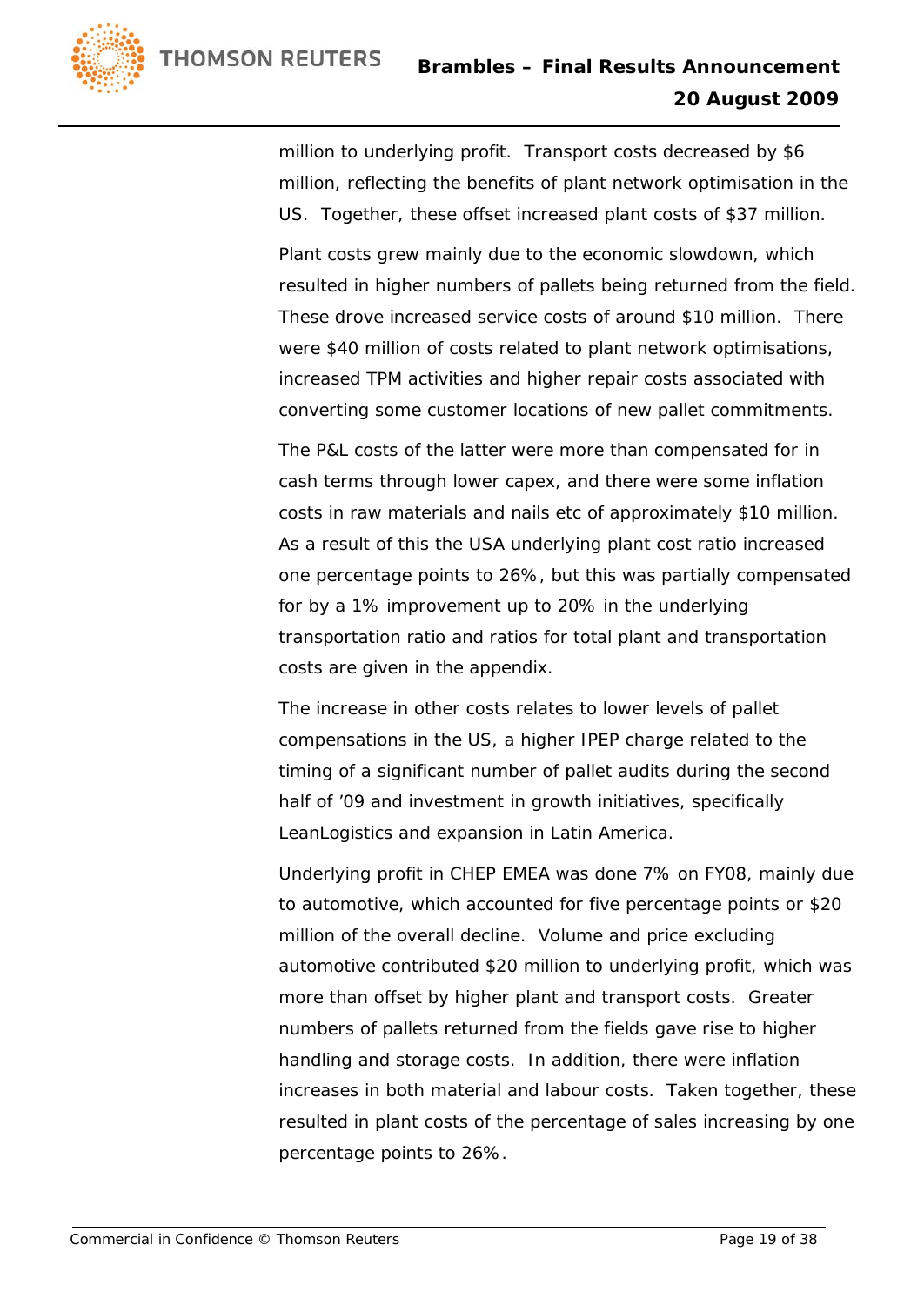

The decision to relocate higher numbers of 1210 pallets from the UK to Continental Europe increased transport costs, but as Mike said was effective in reducing capital expenditure on new pallets. The transportation ratio increased one percentage points to 24%. Other non-automotive costs improved year on year as a strong focus on indirect costs and some small restructuring savings more than offset inflationary increases and investments in the growth markets, Poland and Germany.

Moving now to Asia-Pacific. Underlying profit in CHEP Asia-Pacific declined by 19% due to several factors. One, substantial declines in the Australian automotive sector only partially offset by a positive contribution from pallets and RPCs. Two, supply chain destocking in Australia and New Zealand leading to higher numbers of net pallet returns reduced daily hire revenue and increased storage costs. Three, costs incurred in developing new pallets and RPC service centres – Mike referred them earlier. And four, costs associated with growth initiatives, specifically investments in China and India and the full year impact of a regional management structure to support these and other opportunities.

It's worth noting that while China and India delivered approximately \$8 million of sales revenue and has made good progress, they collectively have incurred an underlying loss of approximately \$18 million. This is within the guidelines that we have given you previously. This is \$5 million greater than the previous year, and is primarily due to the impact of the first this year of operations in India.

Now moving to Recall. Overall sales revenue grew by 1%, mainly due to good performances in Europe and rest of world offset by a weaker outcome in the Americas, where the effects of the global economic slowdown on the secure destruction services business was most severely felt. The impact on SDS revenue of lower activity levels was exacerbated by extremely low recycled paper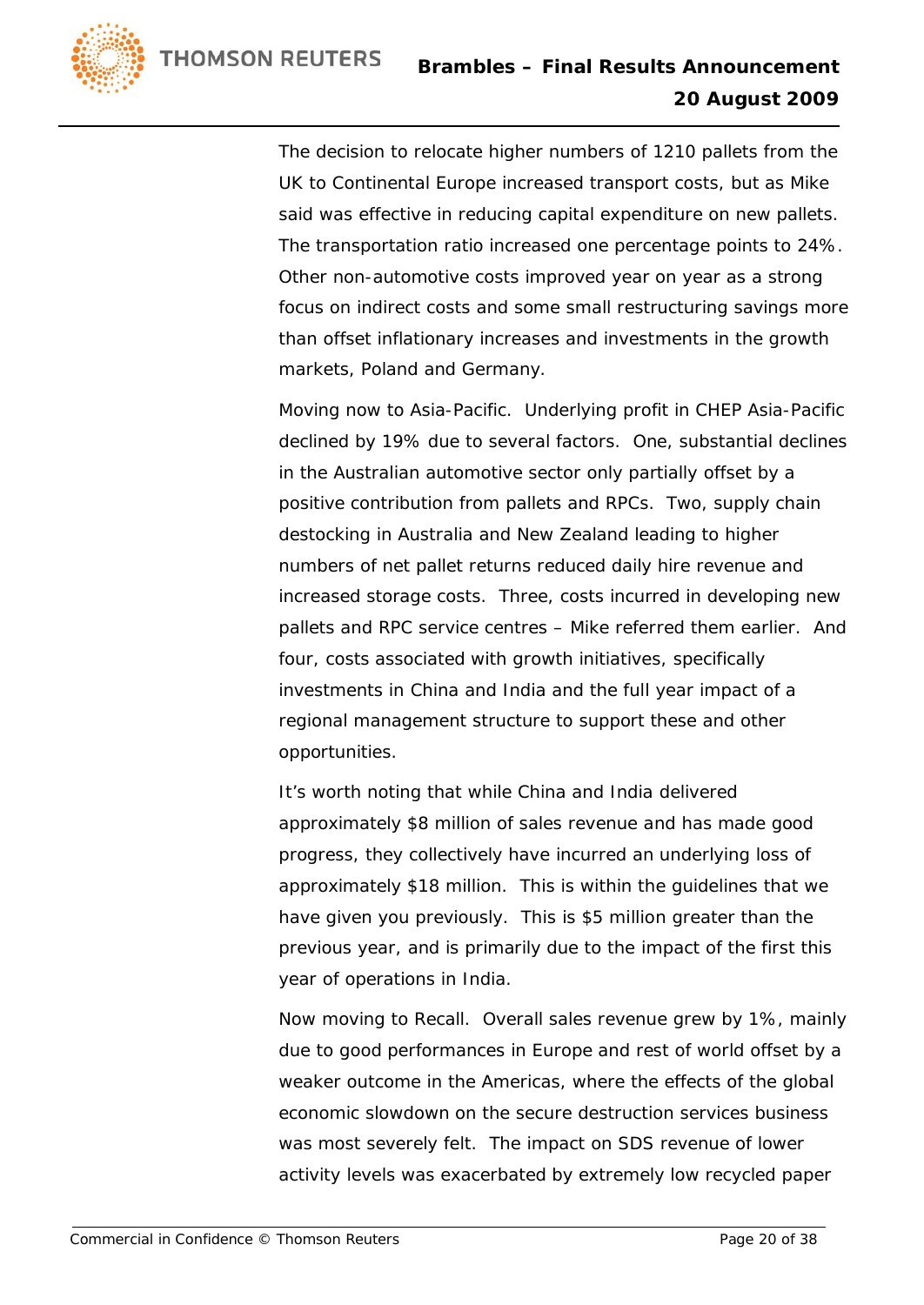

prices. Excluding the SDS business globally, Recall's sales revenue grew by 6%.

In the Americas revenue declined by 2%. A good performance in both document management solutions and data protection services, was insufficient to completely offset the sharp fall off in SDS. In Recall Europe, which also benefited from the full year impact of the [unclear] acquisition, the growth in DMS and DPS more than offset the drop in SDS. Rest of the world grew sales by 3%, again on the back of good growth in DMS. Underlying profit was down 3%. Nevertheless, growth margin was in line with the prior year with improvements in DMS more than offsetting the fall in SDS margins. The main reason for the \$4 million decline in underlying profit was investment in information technology and marketing to support future growth.

In terms of service lines like CHEP, you can see how the severity of the impact of the recession on a relatively small part of the business, SDS, has partially eclipsed solid performances elsewhere. DMS, by far the largest sector, delivered a strong performance across all regions with revenue growth of 6% driven by an increase in carton volume, also of 6%. However, this was largely offset by the decline in secure destruction services in North America and Europe. Though still small, progress in DPS is encouraging.

In terms of profitability, overall growth margin for Recall remained broadly flat with improvement in DMS offset by the deterioration in SDS. DMS gross profit grew 8% slightly ahead of sales, and growth margins increased by 1% to 39% on the back of service delivery efficiencies in North America. This is a strong performance given lower customer activity levels in the current economic environment. By contrast, margins in SDS service line fell seven percentage points, partly due to lower efficiency as a result of reduced activity, but mainly due to the sharp drop in recycled paper prices.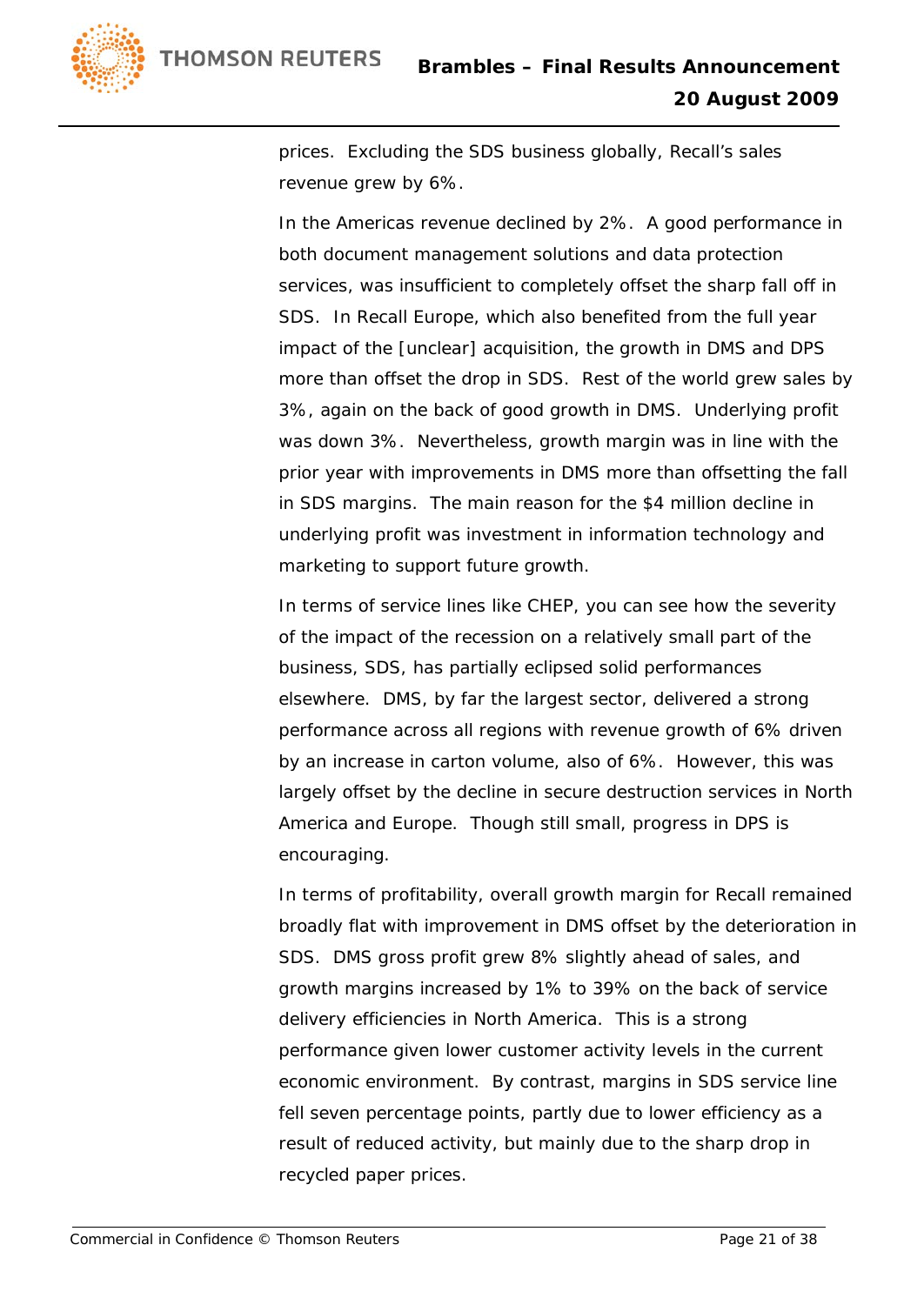

This next slide simply highlights what has already been said for Recall. That the contribution from the increasing carton volumes in DMS together with an improvement in associated costs have offset the impact of the reduction in SDS. Investment in IT and marketing account for the majority of the \$4 million year on year decline in underlying profit.

Turning now to cash and other financial information. A strong focus on cash throughout the year but particularly in the second half resulted in a very good performance. Free cashflow of \$419 million was ahead of prior year, despite the challenging economic climate and its impact on underlying profit. After dividends, free cashflow was \$142 million, well up on the previous year.

Although cashflow from continuing operations in actual currency was down \$87.6 million on the previously, this was entirely due to the translation impact of foreign exchange rate movements. At constant rates, it actually rose by \$8 million. This was particularly pleasing given that it also includes \$74.9 million of significant items within ordinary activities, that is, the costs associated with the pallet quality programme in the USA and Wal-Mart.

A significant reduction in cash capex, which mostly occurred in EMEA, largely offset the impact of the lower EBITDA. Working capital continues to be tightly controlled across the business, with an improvement in average debtor days from 48 to 46, partially offset by a reduction in creditor days. There was no increase in bad debt write offs. Significant items outside ordinary activities, specifically the accelerated scrapping of pallets in the USA and the rationalisation of certain facilities and operations, gave rise to an outflow of \$49.9 million in the period. The foreign exchange gain on the capital repatriation is a non-cash benefit, and therefore has no impact.

Lower finance costs and cash tax compared with FY08 more than offset the adverse impact of significant items outside of the ordinary course of business, and the adverse foreign exchange translation impact. The apparent reduction in dividends is almost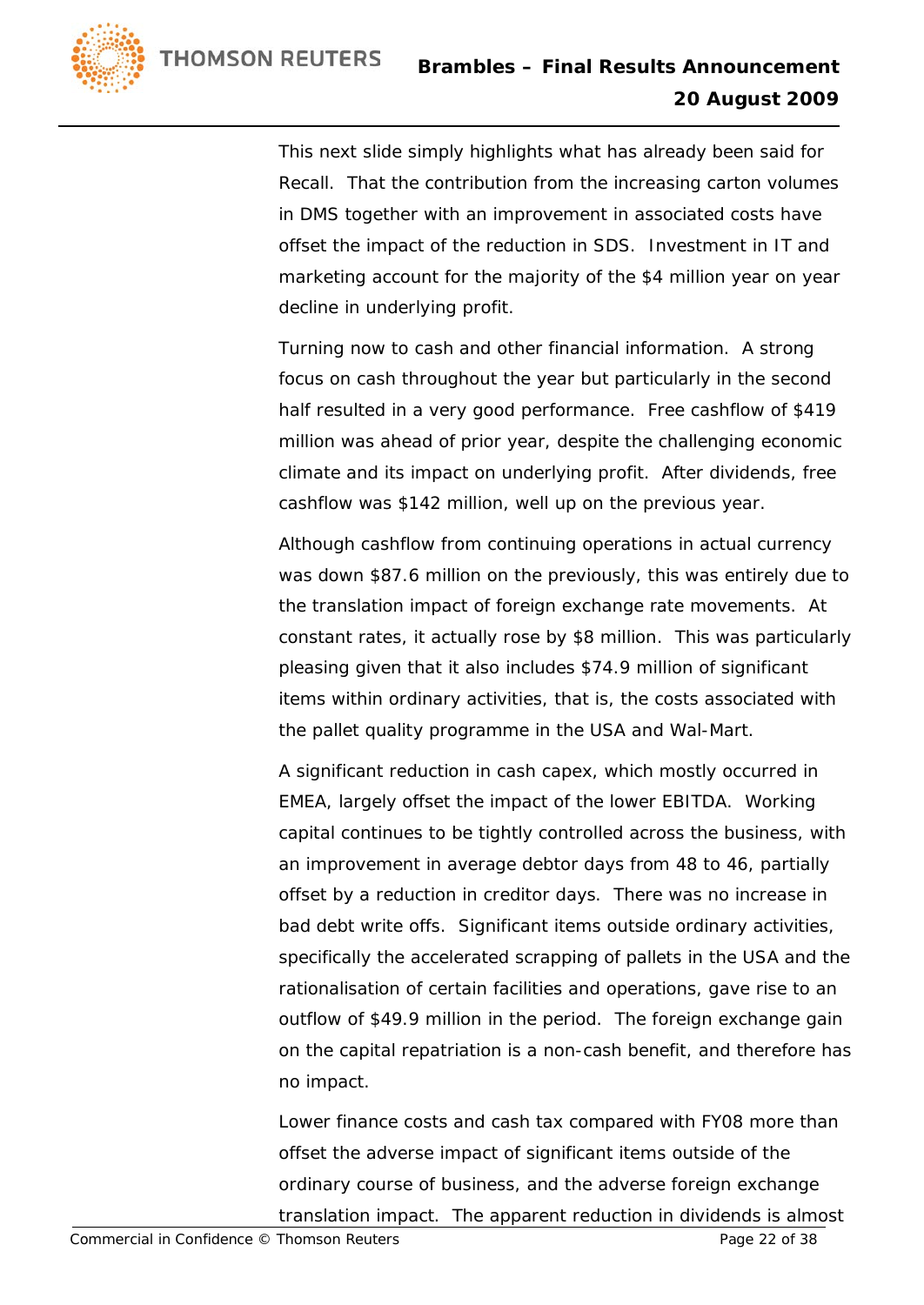

entirely due to foreign exchange translation and the dividend reinvestment plan. Further details are given in the ASX release. Moving onto capital expenditure. This chart and the next are prepared on an accruals basis rather than a cash basis, as it better reflects actual capital investment. If needed though, a reconciliation with cash capex can be found in the appendix. Overall, book property plant and equipment capex fell by \$177 million compared by FY08. Approximately \$65 million of this was due to the impact of foreign exchange translation, with the remainder due to fewer pallet purchases. This reflects both the benefit of the decision to relocate pallets in Europe rather than purchase new ones, and our ability to largely flex requirements in line with economic necessity. Pallet capex was \$462 million, \$157 million lower than FY08.

As I mentioned earlier as did Mike in fact, the majority of the capex reduction was due to CHEP EMEA, whose spend was 34% or \$119 million lower than FY08. Actions already started in the first half continued throughout the second. In CHEP Americas there was a reduction of capex of \$47 million, all of which occurred in the second half. Good progress was made on restricting imports on new pallets as well as converting certain customer locations of new pallet commitments. As we said at the interim result, the benefits from these initiatives will be reflected in fewer reductions in US capex over the next 12 months.

In CHEP Asia-Pacific the decrease in capex of \$11 million is largely due to the FOREX translation. In constant currency the initial investment for the RPC contract in Australia was partially offset by lower pallet capex in China and indeed Australia.

This slide shows the same capital expenditure numbers for property plant and equipment, but breaks them down by half and it illustrates the progress that was made as we reduce capital expenditure in line with the economic environment. First half '09 capex of \$377 million was \$56 million less than first half '08. In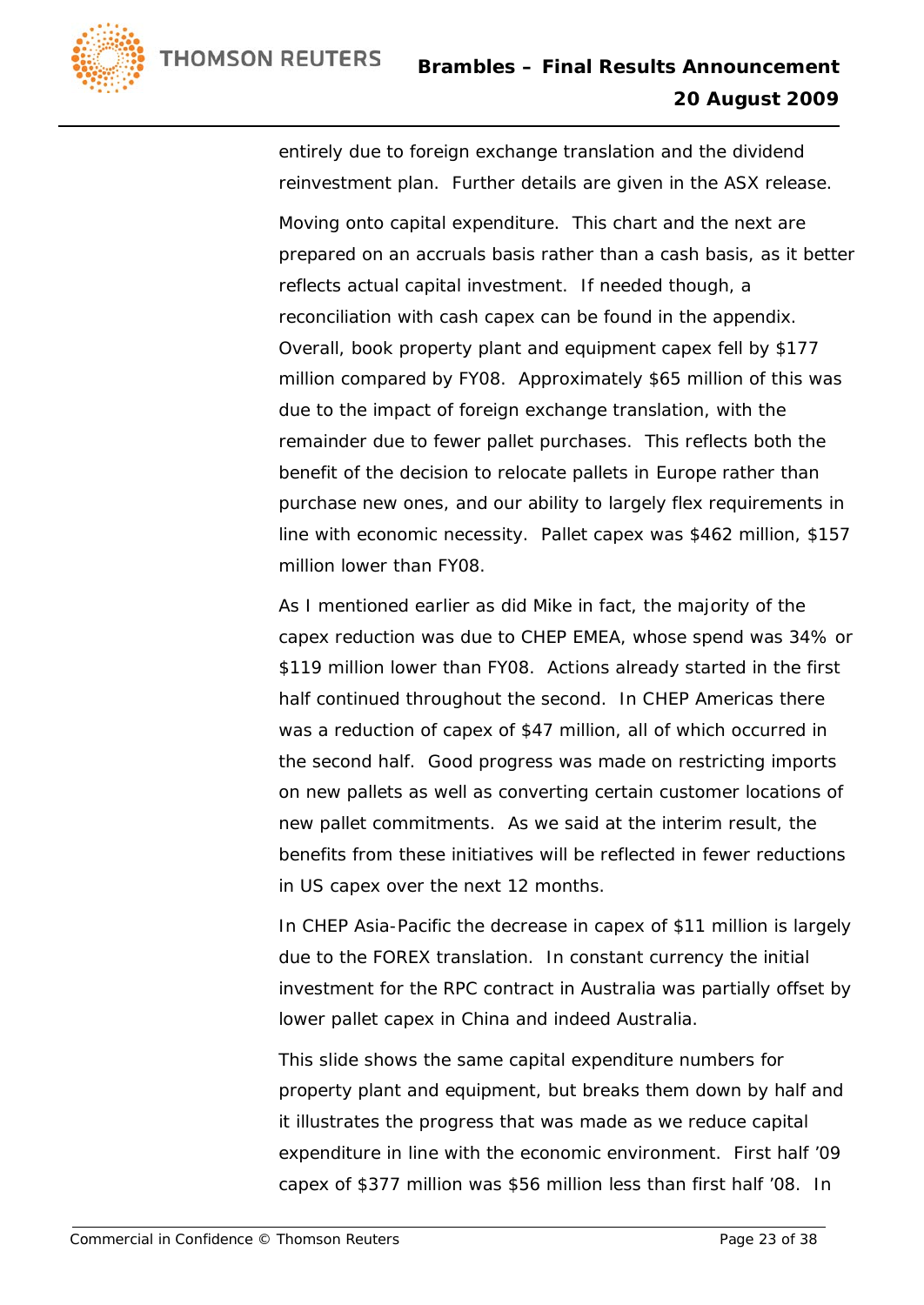

the second half it was \$295 million, \$121 million lower than the same period last year.

Looking now at Brambles financial metrics. Net debt as at 30<sup>th</sup> of June 2009 was just over \$2.1 billion, \$283 million lower than at June 2008. Approximately one half of the reduction came from free cashflow after dividends and the other half from the foreign currency impact of translating non-US dollar denominated debt to US dollars given the stronger US dollar.

Our balance sheet is in good shape. The financial ratios remain strong and are well within the financial covenant levels required in Brambles major financing agreements. The ratio of EBITDA to net finance costs has stayed constant at around 10 times and the ratio of net debt to EBITDA has increased from 1.6 times to 1.8 times, but this is mainly due to significant items within ordinary activities.

And finally, turning to debt and credit facilities. Excellent progress has been made on refinancing bank facilities during FY09, with \$1.9 billion of bank facilities renewed and \$110 million raised from the US private placement debt market. This is a very pleasing result given the difficult credit markets, particularly bank credit markets, which prevailed over most of the year. The introduction of a dividend reinvestment plan with the interim dividend contributed \$62 million additional funding. As a prudent measure the plan has been continued for the FY09 final dividend. There will be a 2.5% discount and it will not be underwritten.

Brambles has \$3.4 billion of committed credit facilities. As at June the 30<sup>th</sup>, \$2.2 billion of these facilities were drawn, leaving \$1.2 billion undrawn. The \$1.2 billion of undrawn credit facilities plus \$0.1 billion of cash provides Brambles with ample sources of liquidity. The average term for maturity of committed credit facilities is now 3.3 years, up from 2.2 years at June '08. The board has declared a final dividend of 12.5 Australian cents per care, taking the total for the year to 30 Australian cents per share. This compares to 34.5 cents for the prior year and reflects the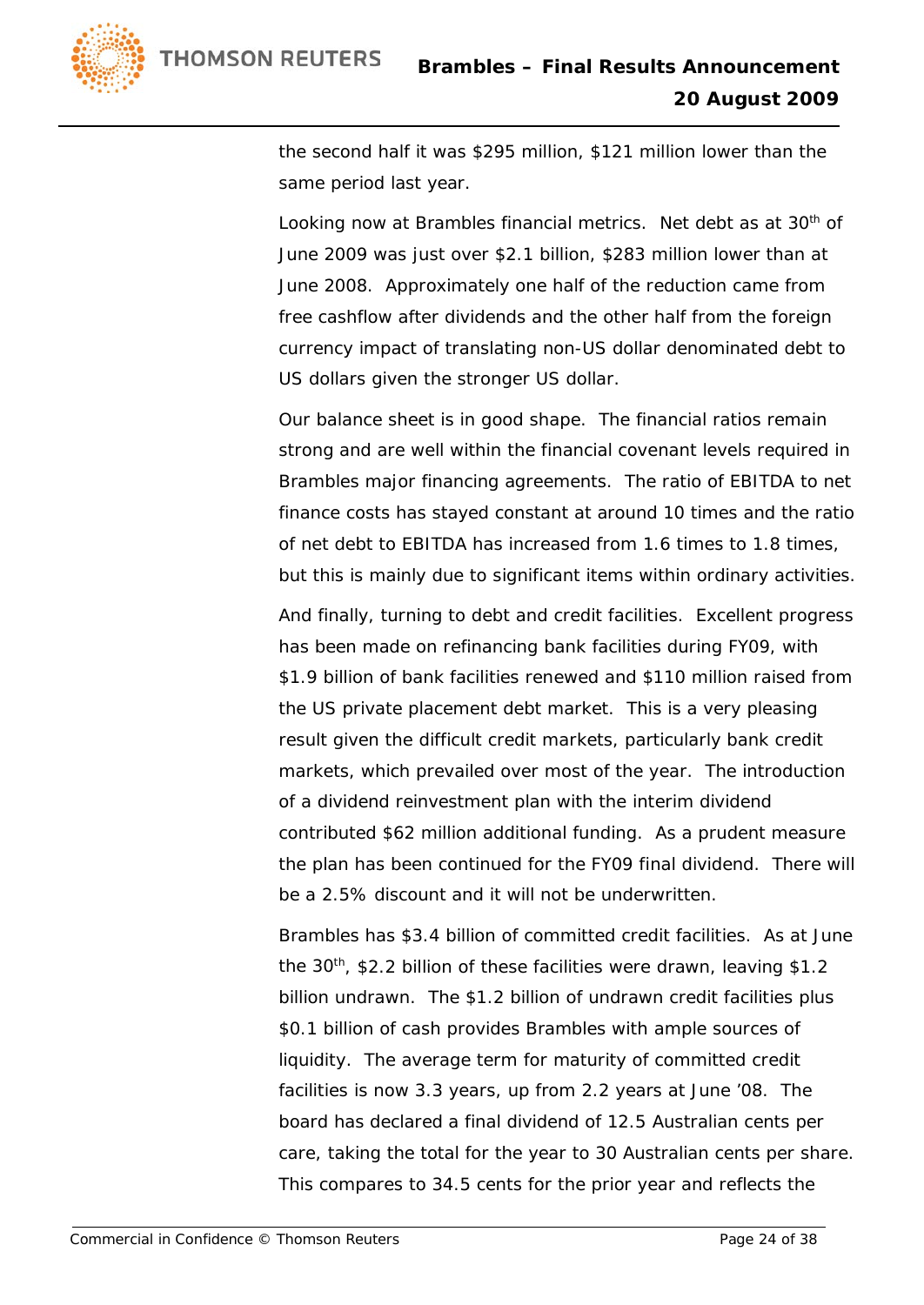

board's focus on prudent cash conservation in the current environment.

This, together with the expected improvement in cash generation resulting from a continued focus on capex and \$1.2 billion of undrawn committed facilities, should provide additional scope to reduce future financing requirements. I'd now like to hand back to Mike for the outlook for the remainder of 2009.

Mike Ihlein: I'm going to talk about 2010. Thanks Liz. I think a few take aways. What did we really do in 2009? This is against the backdrop of the most severe economic decline that the world has seen in, you pick the period, decades, is it 20 years, 30 years, I heard the IMF talk about 70 years. But against that backdrop, we've still delivered revenue growth, we have one significant new business everywhere.

> We've continued though to invest where appropriate for growth. We've seen that in China, India, in Poland, in Germany and you'll still see us continue to do that appropriately as the opportunities are identified. The initiatives that we talked about in the half year results are all well underway and that will help underpin our future performance. But what I think is particularly encouraging is the strong cash flow business delivered not only great cash outcome but has ensured that our balance sheet has remained strong.

> Notwithstanding everything that we've seen in 2009, we have seen, as many market commentators have, early signs of some improving economies. Just early this week we saw discussion around France and Germany now seeing small improvements in GDP in the last quarter. Australia I think has avoided, so far, the recession and that's against the backdrop of significant declines in GDP or retail sales or however other measure you want to take, industrial output, over the course of the last year. So there are some positive signs.

I think in our own business, when we see the major businesses, particularly of the US and Europe, that we are seeing signs that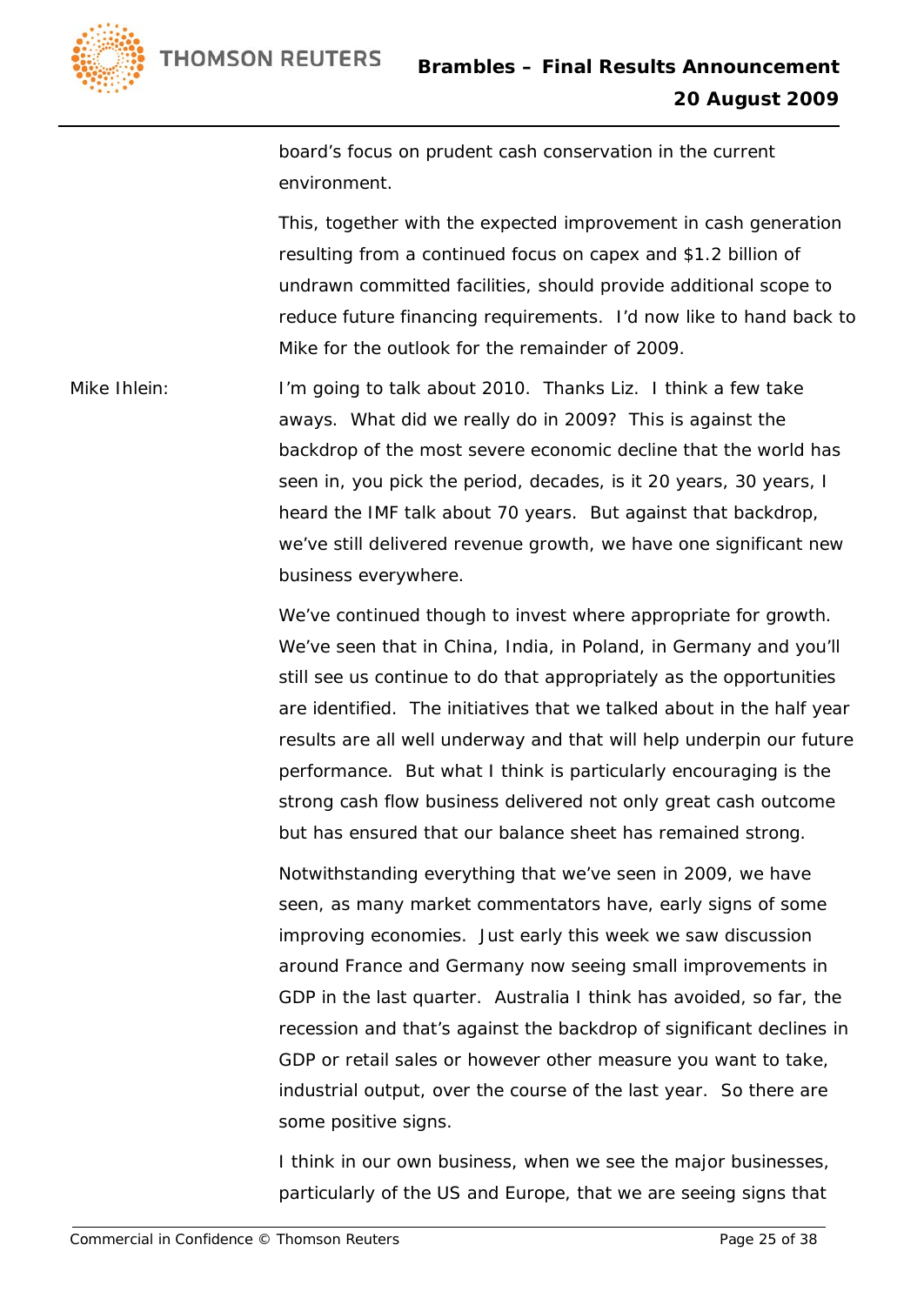

the de-stocking that our customers were putting in place during the course of the last year coming to an end. Of course the destocking can happen in a number of ways. It happens at the consumer level, anybody in this room sort of in your own household may be holding less things in your pantry. It happens at the retail level where retailers are operating with less inventory and it happens at the manufacturing level. We think that we've seen that coming to an end.

The big question will be, when does restocking happen and over and above that, when does positive growth start to return across our key markets. But when the economies do recover, the messages I'd like you to just think about in terms of Brambles are the following: we are very well placed to benefit from that economic recovery and to accelerate our financial performance and why is that? The first thing is organic growth. We've talked about it in the US, negative 4% in the year just ended. Negative 5% in Europe and includes automotive, but even in core pallet sales in Europe it's been negative 3. Those negatives will become positives when the economies recover.

Secondly, we've won a lot of new business in the last year. We will start to get growth on that new business we've already won and not only that, we've had a strong track record in winning new business everywhere for a long period of time. The focus is just as strong on that today as it every has been and we would expect to continue to win new business across all of our businesses. Remember, the white space available in CHEP in the US, we've got a 40% penetration in grocery, so there's 60% there. In [unclear] Europe that number is 70% available, just to use two examples. The same story is in Recall.

We are investing in new regions. You've seen over 50% growth in Asia, you saw 60% growth in Poland, sounds like Poland is competing with Asia Pacific growth, but 60% growth in Poland, 20% domestic growth in Germany in 12 '08. You'll see further growth in these new markets. We are setting up our business in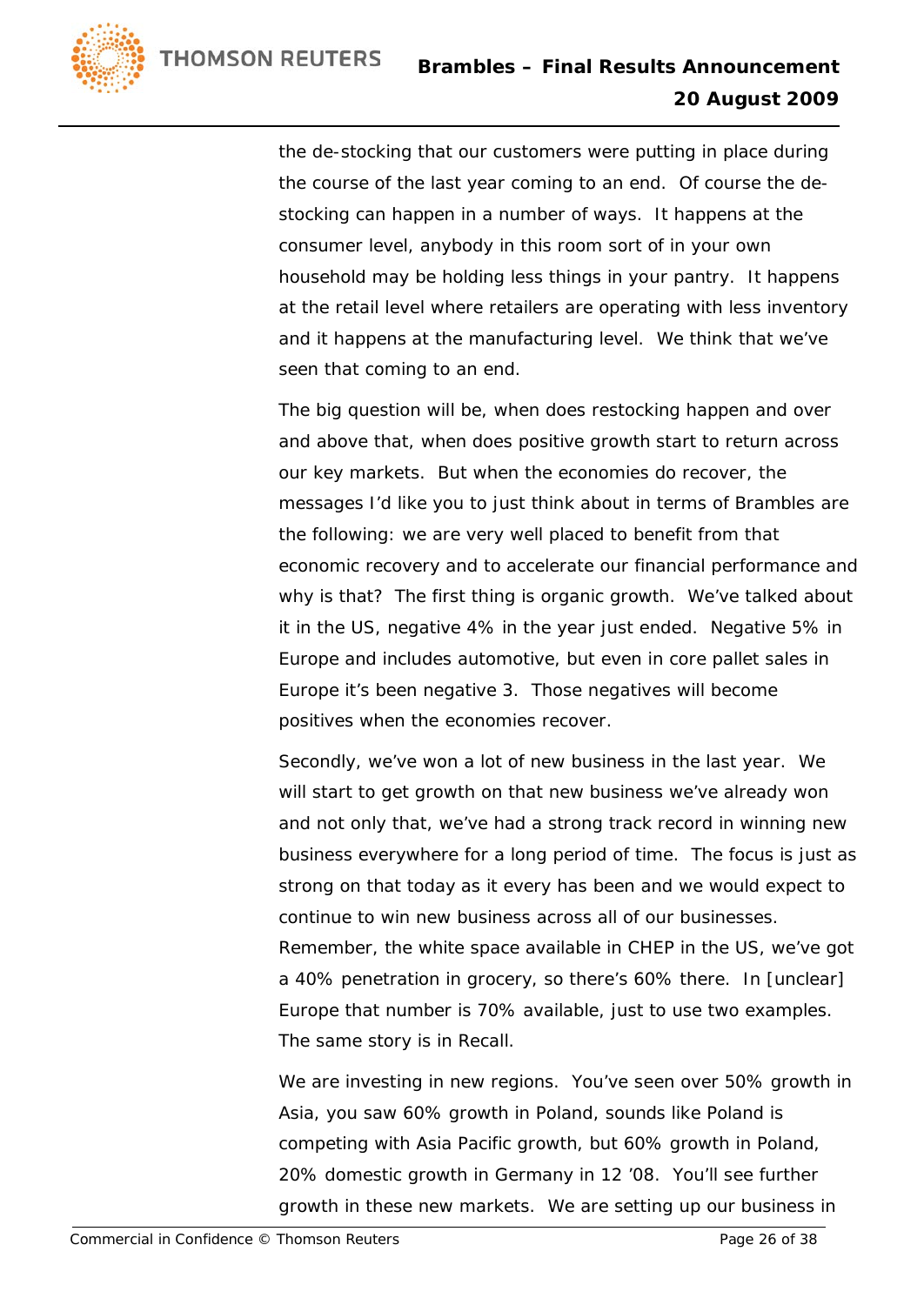

Turkey, you'll see some growth out of that over the next 12 to 18 months.

Most importantly though is the issue around pallet leverage. As we've seen pallets come back into our business over the course of the last 12 months as customers de-stock and volume's slowed down, that has driven up our costs and we've talked quite a lot about that today. That will reverse. As volumes grow, those pallets will go back out into the marketplace and our overall cost structure will improve as a consequence of that.

You then layer on top of that, when the economies recover we will see an improvement in the automotive sector. How much and when, nobody's exactly sure yet, but you will see an improvement. As commodity prices improve and as economies improve, you'll see two things happen: activity levels in DMS will go up for Recall and activities level in Secure Destruction Services will go up. The paper price, all things being equal, should be higher in the future than it has been in the last 12 months.

So when I think about all of those and say, okay, nobody's exactly sure when the economy's going to recover, I expect it sooner rather than later. I would not underestimate the power of the consumers in our respective markets, particularly in the US to have a significant improvement in confidence that starts that growth again. So when I look at the potential for economic recovery I think Brambles is particularly well placed to benefit from that, in many respects much more so than any others.

On that note, I think we'll just pause there. Just remind you that Tom's available, still here, somewhere and of course all the group presidents here as well, Jim Ritchie of course who has got - not been with us all that long but has got an extensive logistics background as well to the extent that it makes sense for them to deal with questions. So I'll pass those over to them as well. So I'm happy to take questions from the floor and then of course from the web as well and online.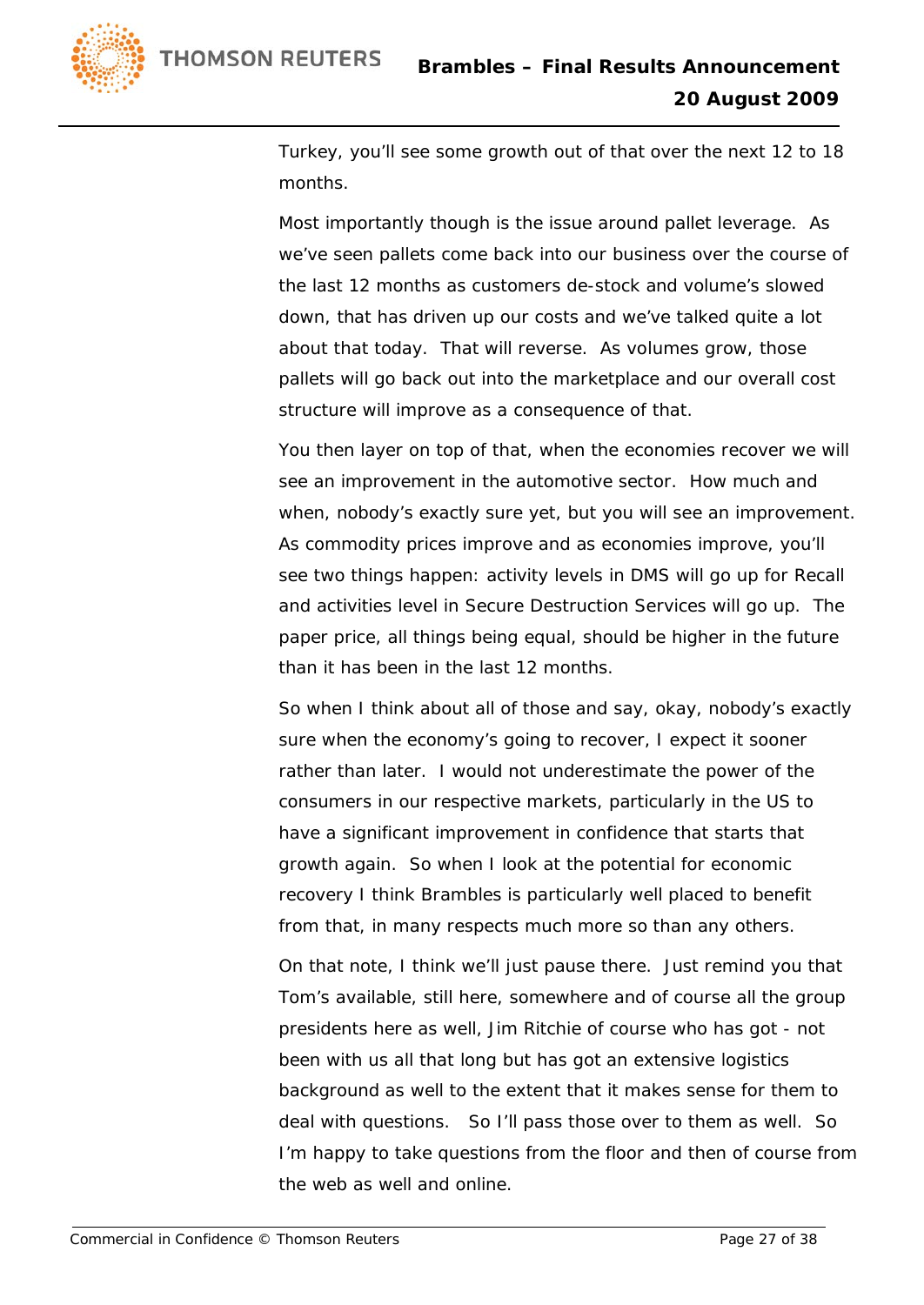

Question: (Simon Mitchell) Hi Mike, hi Liz. Just a question first of all on sales trends, just look like there was a major deterioration in May and June. I think the trading update for the 10 months to April CHEP revenue growth was up 2% but finished up one. It looks like it's an 8% deterioration in May and June. Is that right? I'm just wondering how that reconciles with your comments around customers potentially finishing their de-stocking process.

Mike Ihlein: Simon look May and June were not particularly strong, but also I think you need to remember the comps that we're seeing in our business this year versus last year with the significant downturn in the economy. That really started in the December quarter last year. So the comps have not been great.

> The de-stocking point I think is really around - we're not saying that have we seen a return to growth for customers yet, that's a broad-based world comment, but have we seen the negative impact of de-stocking? Yes, I think we've pretty much come to an end of that.

- Question: (Simon Mitchell) Okay, just a second question if I could for Liz. Just I noticed there was about a \$21 million benefit to EBIT from lower depreciation, I think you've reset some of your residual values on plastic pallets and also software. Is that expected to recur from here or is that just a one-off in this year?
- Liz Doherty: There's a couple of things on that one Simon. Part of it is that we actually have lower capex, so depreciation is coming down. We've increased the scrapping of pallets, so there'll be a benefit from lower depreciation on that. Yep, with RPCs, we harmonise the accounting across the group and that will give some balance there, so there'll be - it's only a timing benefit in that sense because you have a lower thing, but it actually goes on for a bit longer and we did extend, which we did at the half year, the depreciation on SAP, our core SAP system. Usually we depreciate software over seven years, but because we've already been going about seven years and we were just relaunching it into Africa, Middle East and Africa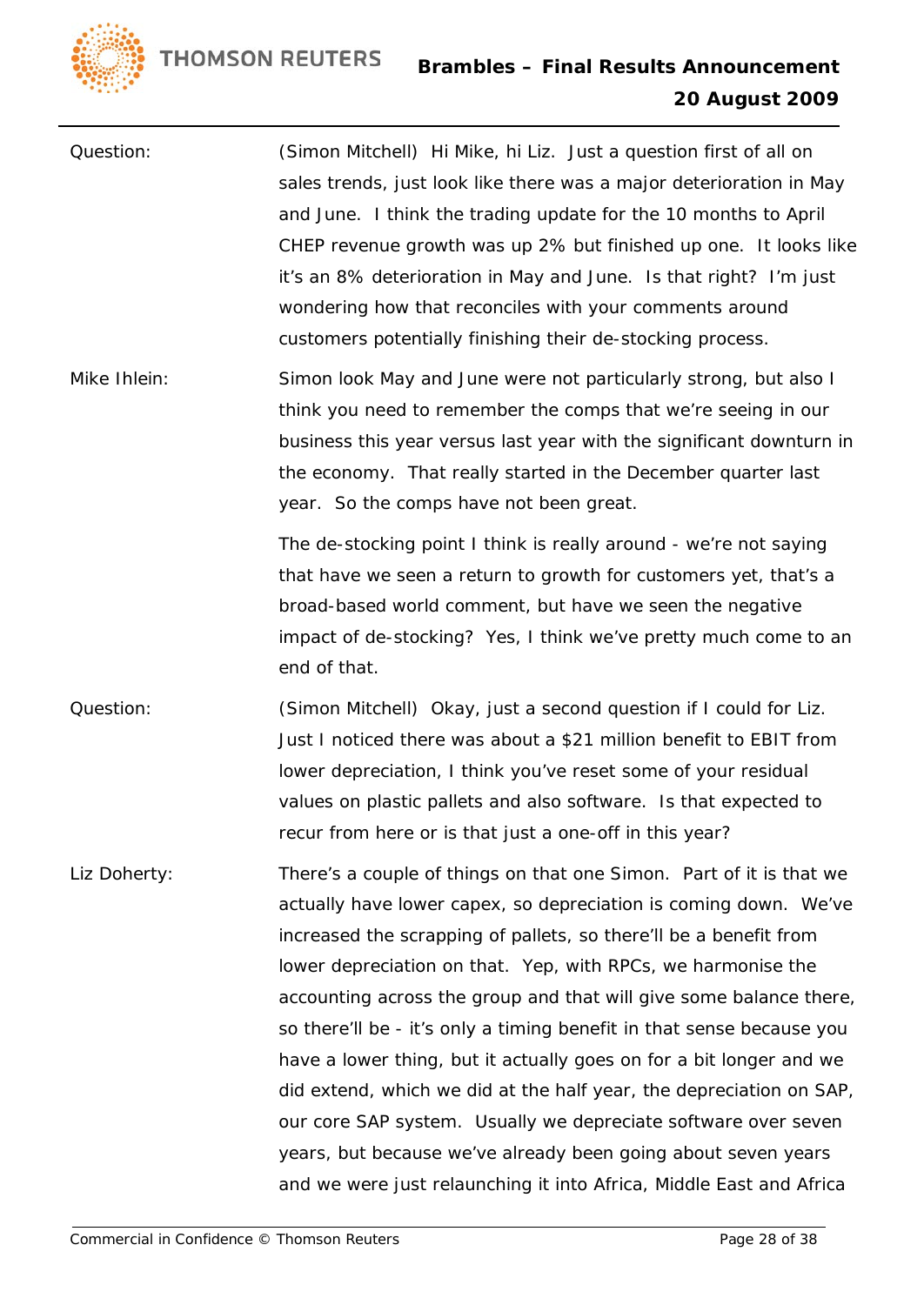and only just put it into Australia, it clearly had a life, residual life beyond what we thought. So that was extended to 10 years.

So the lower depreciation of those three things will continue but they will go on longer.

Question: (Simon Mitchell) Okay, thank you.

- Question: (Cassandra Meagher, CBA Equities Research) Quality was the key issue in the first half, can you give us an update on just how quality of the total pool is at the moment and particular reference to what's happening in the US, specifically looking at imports as well as replacement customers? I think you said that was going along well to plan.
- Mike Ihlein: Yep, look I'll make one comment and then I might pass to Kevin or Jim Ritchie for comment. Look we did continue the quality program that we announced obviously some time ago, Cassandra and that's continued unabated through the course of the second half of 2009 and as a consequence, the average quality of the pool has continued to lift significantly as a consequence of that investment. The customer feedback has continued to be positive in response to that right through the period and I think as we come to the completion of that program, I expect the customer comments to continue to be positive.

So Kevin, do you want to add anything to that, or Jim?

- Kevin Shuba: Nothing else to add on the quality standpoint, but to answer the question on imports, we took so actions in the back half of the year of FY09 and we'll see those benefits in FY10 as far as reductions go.
- Mike Ihlein: The other one of course that we did talk about at the half Cassandra was, you know, we get down the new pallet commitments and we've made more progress on that in terms of customer locations than the imports, in terms of the timing impact of FY09, so you've seen that in the capex levels in the results just announced.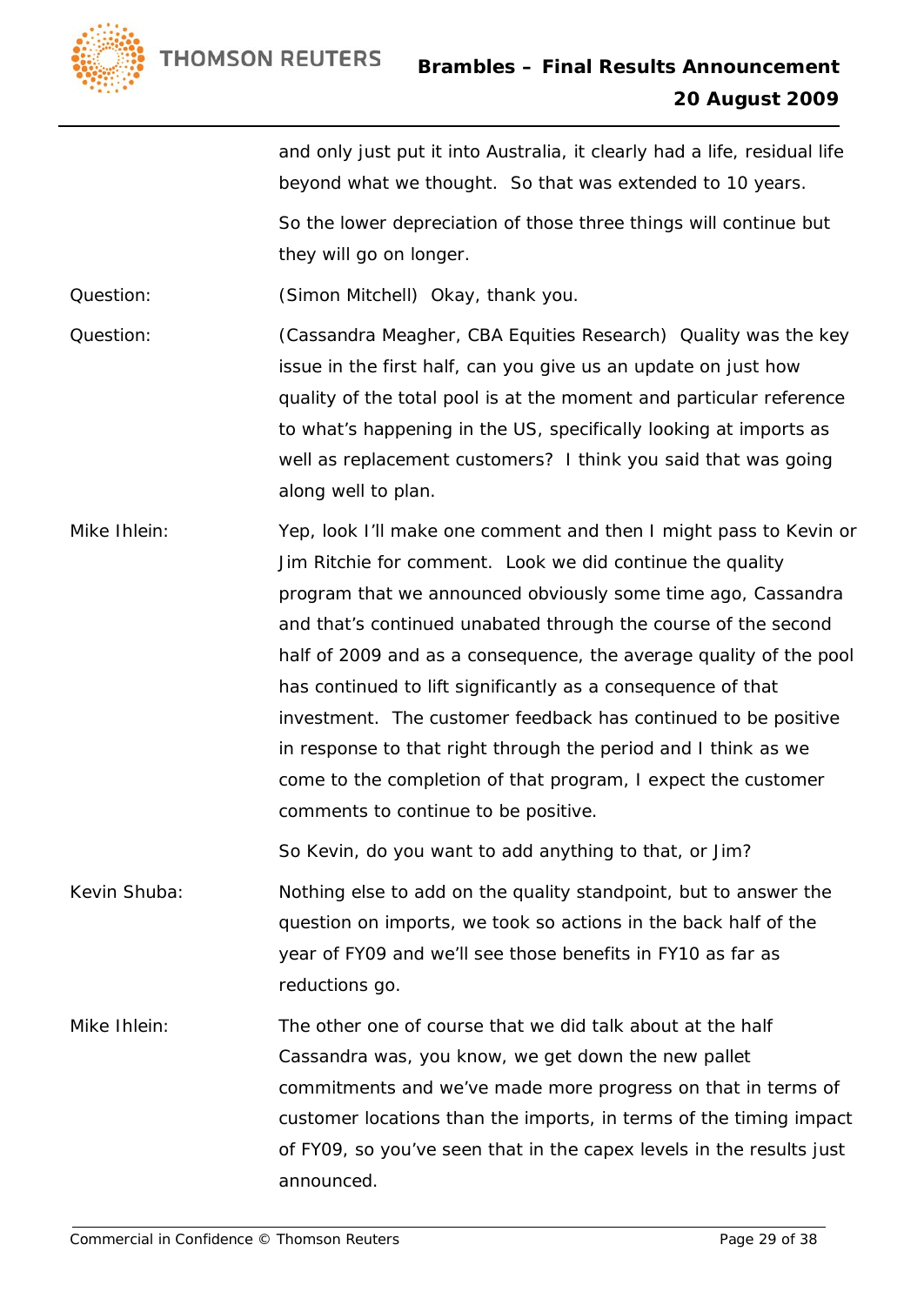

- Question: (Cassandra Meagher, CBA Equities Research) Are you able to quantify in terms of those net imports the percentage reduction in net imports or with the seven, like can give a bit of quantification around it?
- Mike Ihlein: I might just remind you, the number of pallets that we said we had been purchasing in the US business that were sort of more than in theory we would like to see in this current environment was around six to seven million. We've taken our new pallet commitments, the customers' down a couple of million and we've got obviously a fair bit to do on the import front. We haven't disclosed a split between those two and I don't think it would be appropriate to do that.
- Liz Doherty: I think we've actually restricted imports to about two million, that's the ongoing benefit of restricted imports to two million.

Mike Ihlein: But you'll see that benefit in FY10.

Question: ([Russell], Macquarie Equities) Just two questions quickly guys, in terms of your new customer sales in Germany, can you just perhaps give us a better idea as to whether that's mainly export driven or whether you've made any progress within Germany with the major retailers? Then secondly, just in terms of the progress you're making on scrapping those pallets. I think you mentioned 7 million over two years, you're at 800,000 in the last six months. Are you looking at changing number potentially?

Michael Roberts: I'll make on quick comment on Germany. The 20% number I've quoted is domestic, right. We're obviously chasing export business as well but it's really focusing on domestic because that's what our strategy was, and I'll get Tom to make a quick comment. On the pallet scrapping, yeah, we're slightly ahead of our plan at this stage. We targeted \$7 million. We're probably about \$1.4 million, I think, as at the moment, something like that. So we're probably a little bit ahead of our plan at the moment.

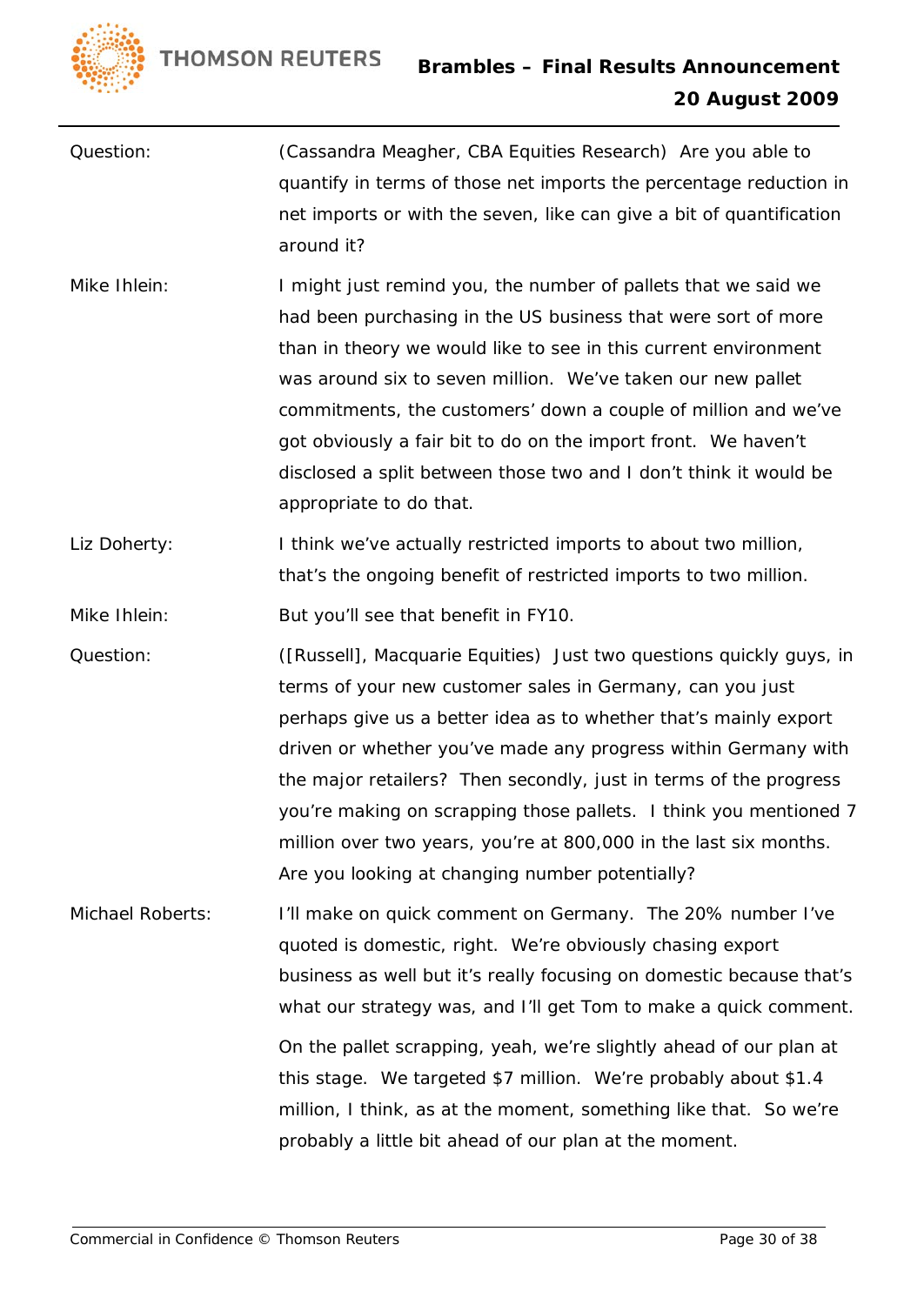

Now Tom, do you want to make comment on Germany? Oh no, we're not – sorry, we're not playing this back any more, yeah. Sorry Tom.

- Tom Gorman: You're absolutely correct, Mike, on Germany, that the 20% growth is all domestic and as you pointed out that's the really the market that we're trying to make progress on. So the good news, I think in FY '09 is that we have made very real progress and we continue to be optimistic for the outlook within Germany for our growth. It's very similar to the story that we took the analysts through in Madrid not too long ago when we explained sort of the white space. Winners and losers on white wood and the amount of work that we've done analytically to really develop our marketing proposal and we've had quite a bit of success so far this year, and we anticipate continuing that in the coming year.
- Michael Roberts: Tom, a comment. There was a question part of Russell's comment was relationships with retailers in effect which were a part of the key to this.
- Tom Gorman: Look, I think that obviously what we're talking about is the progress that we're making with both [Arbi and Liddle]. I think there's nothing major to report today, Mike, but we can continue to progress with both across the continent.

Obviously, there's a big push in terms of product label growth and hard discounted growth and that's an area that we have to focus on the continent if we're going to grow our business. Again, nothing major to report today other than we are progressing.

Male Speaker: If you're finished there, Russell, we might go back to the phones.

Question: (Cameron McDonald, Deutsche Bank) Two questions. Just firstly on the pallet, the USA quality review, the commentary that you announced this morning says that significant items will incur another 53 I think it is in the coming year of the original plan. But it says pending the outcome of the US review. So that does imply that the US review could extend that pallet quality program as one of the outcomes?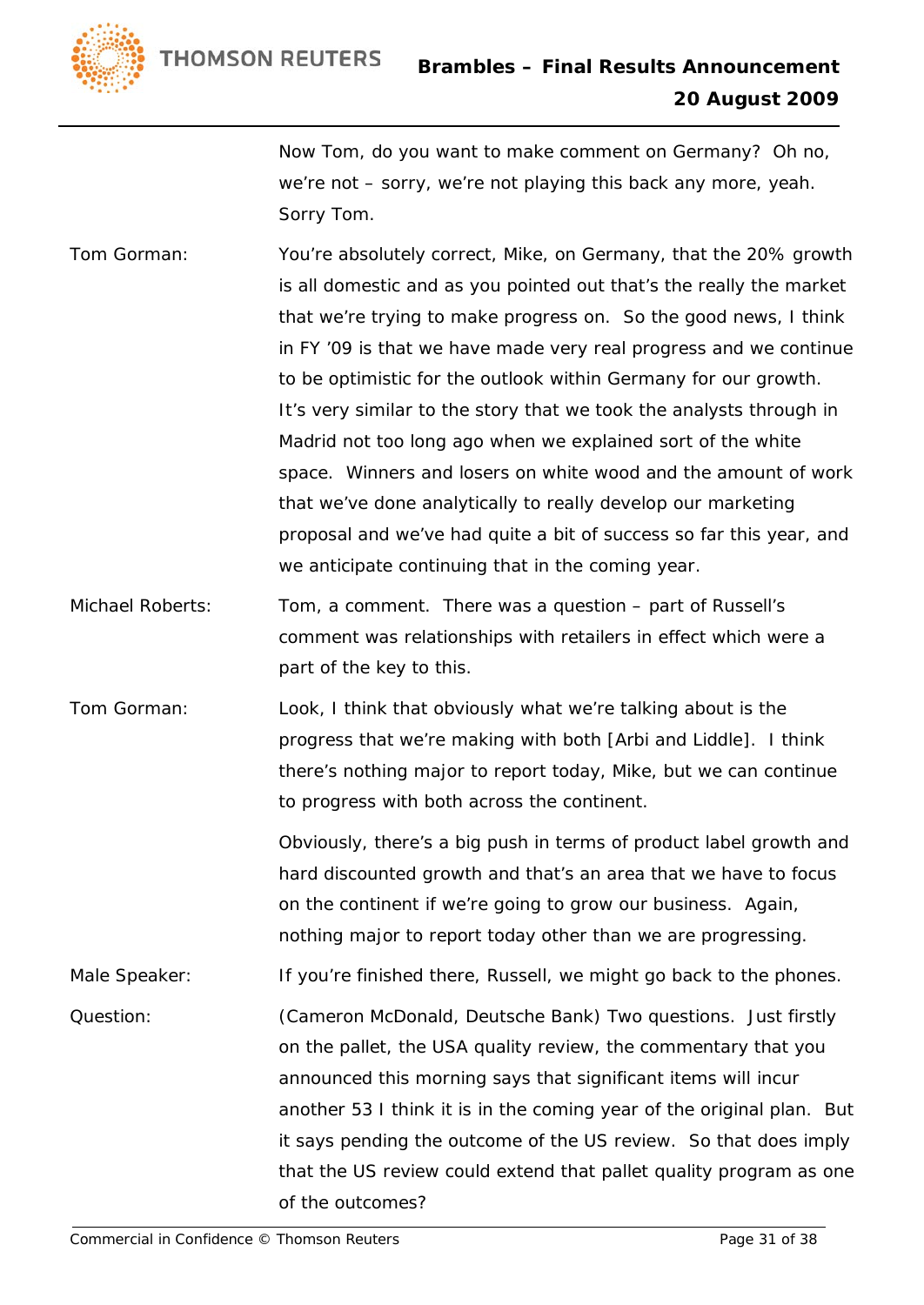- Michael Roberts: Let me just deal with that, Cameron. No, we're not trying to send any messages one way or the other. We announced a program of \$160 million. Obviously, there's a balance of that still to come which we will spend in FY10 and it just recognises that one of the elements of the US review that we are looking at is obviously one around quality. But the US review is much more than that, because it's looking at service offerings generally, our networks, our cost structures, our pricing and so on. So we're not trying to send any message, hidden or otherwise, around that.
- Question: (Cameron McDonald, Deutsche Bank) Just another question on the new wins. Obviously you're facing – and you've spoken about obviously volume declines that the retailers have also suffered. What impact has that had on the pricing negotiations that you've had with either the contract renewals or new contracts?
- Michael Roberts: Well, I won't comment on the particular pricing environment certainly in any one country, other than price and mix as we've indicated have been not significant but certainly have been some benefit in 2009. The way I think about the pricing environment at the moment, and I said this I think in my Madrid presentation, is that it's appropriate for us to assume that broadly speaking it's going to be tougher to get price in the next 12 months than maybe it was a year or two ago.

So we're not factoring into our budgets or forecasts any significant change in price.

Question: (Philip Wensley, Morgan Stanley) Just perhaps following on from Cameron McDonald's question there, I'm wondering if you can perhaps then give us an assurance that there will in fact be no further expenditure announced on improving the pallet quality in the US, first, and then I've got a second question, please.

Michael Roberts: On the US review, Phil, we've done an enormous amount of work in that space. We will announce the conclusions of that, and I'm not going to be drawn on it one way or the other what the outcome of that is until we are ready to announce that, which we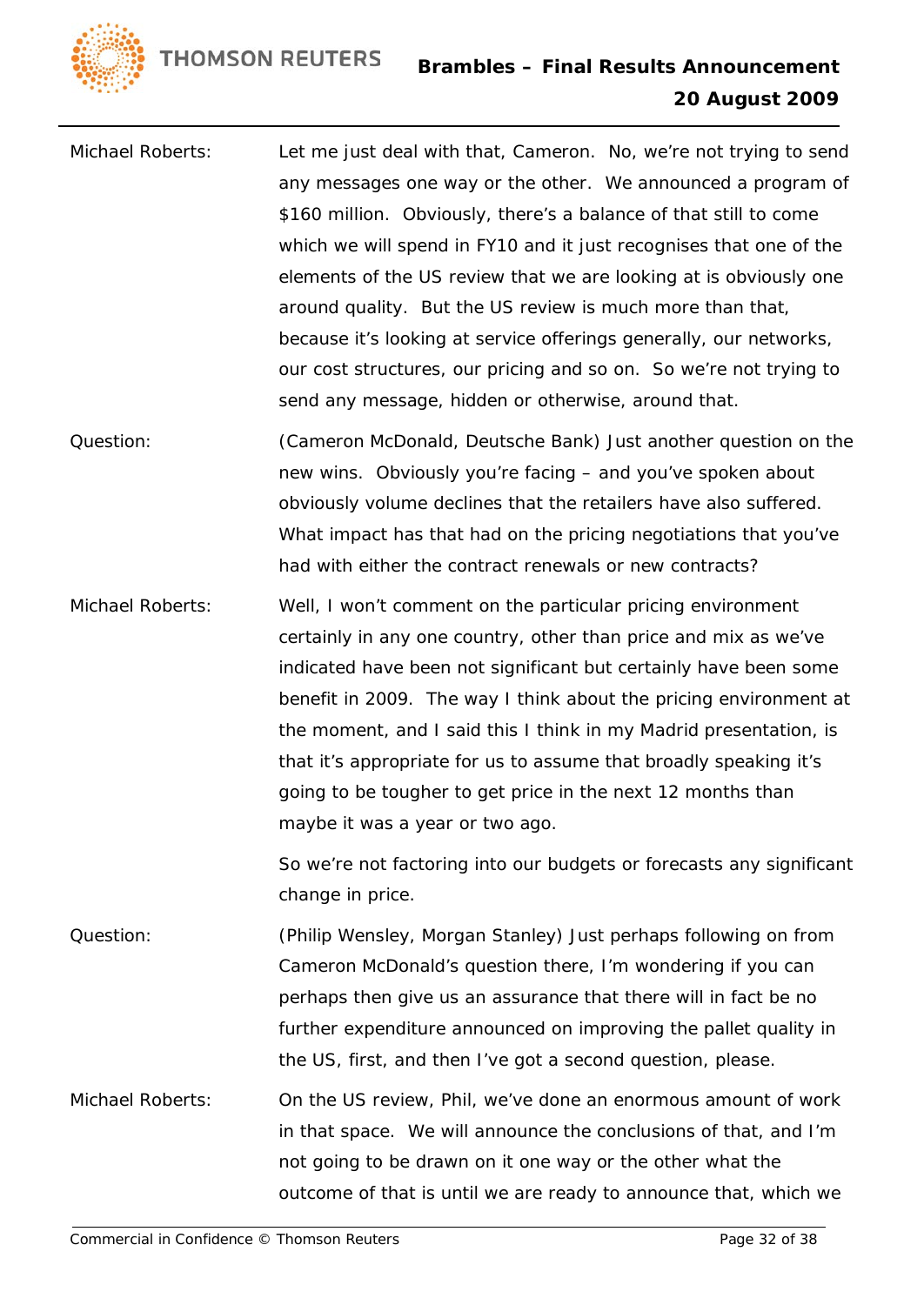

expect to be early-October. So it would be inappropriate to comment on any one element of that, including the fact that the whole review is not yet complete anyway.

- Question: (Philip Wensley, Morgan Stanley) Just a second question then. I note net operating cash flow has been quite strong, up to just over a billion dollars, but that income tax as paid during the period was only \$129 million dollars, which I think is significantly less than the tax expense last year of \$234 million. Why is that down so much in 2009 and such a low number?
- Liz Doherty: I think there's a couple of things here. There's the impact of the significant items, which is quite a big [unclear] and you've also got some translation impacts of foreign exchange.
- Question: (Philip Wensley, Morgan Stanley) Does that account for the entire reduction?

Liz Doherty: There'll be timing in there as well.

Question: (Philip Wensley, Morgan Stanley) How much is the timing?

- Liz Doherty: I'd have to sit down and go and do it for last year. I haven't got the figures easy to hand. I'll have to go and do – get [Martin] if he's around to come and do reconciliation for me. I'll get back to you on that one.
- Michael Roberts: The key is, there's no significant one offs that are really driving that, other than the tax impact on significant items, Phil.

Liz Doherty: Yes. I mean, the one thing you should remember though is that the foreign exchange benefit that we got under capital repatriation is also non-taxable, so that gives a benefit to statutory affected tax rate.

Question: (Andrew Gibson, Goldman Sachs JBWere) Couple of quick questions. First of all the mention around high handling and storage costs; would it be fair to say that that's the bulk of the \$47 million economy-related costs that were incurred over the period?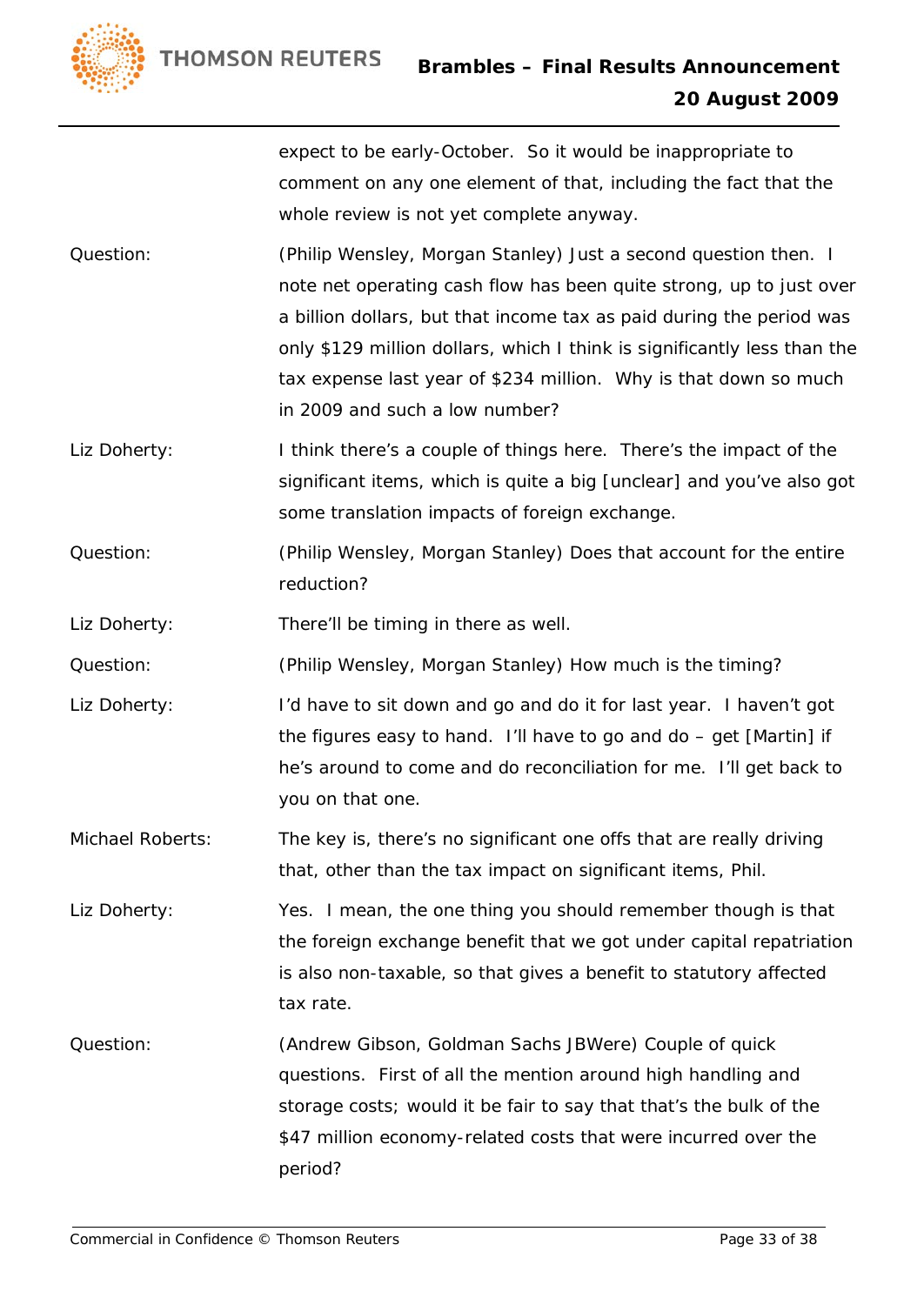

- Michael Roberts: Look, in terms of our global impact, yes, it's not all of it but it's a significant part of it, because that impact has been felt in the US, it's been felt even in Australia here and also in Europe. The US is probably the larger impact than the other two but certainly it's been felt right across the globe. So it's a significant part of that 47, yeah.
- Question: (Andrew Gibson, Goldman Sachs JBWere) Are you able to…

[Aside as Gibson is disconnected]

- Question: (Phil Campbell, Citi Investment Research) I'll just follow on from the Phil Wensley's question, just on the cash flow, can you just give us a little bit more detail on what caused quite a big increase in the cash generated from operations in the second half. I think it went up to over \$700 million. I'm assuming it's probably a working capital movement because I looked at one of the tables in terms of a recent affiliation, but I just wanted to check if there's any other items that are boosting up that kind of cash flow from operations in the second half.
- Liz Doherty: It's mainly due to reduction in cap ex. If you recall perhaps I didn't make it very clear, but if you take…
- Question: (Phil Campbell, Citi Investment Research) I'm doing it a level higher than that, the cash flow statement.
- Liz Doherty: Right. Just let me have a quick look at it. Just let me have a look at the slide. It's easier for me to look. So you're talking about cash flow from before?
- Question: (Phil Campbell, Citi Investment Research) It's in the cash flow statement, so that's basically the 1269 number but the repeats from customers less payments of supplies and employees.
- Michael Roberts: Rather than hold up the calls now, Phil, why don't we have a look at that and just come back to you and let you know.

Question: (Phil Campbell, Citi Investment Research) No problem at all.

Question: (Paul Ryan, Evans and Partners) Just a question on pallet trend in the US. I think you've talked in the past about them averaging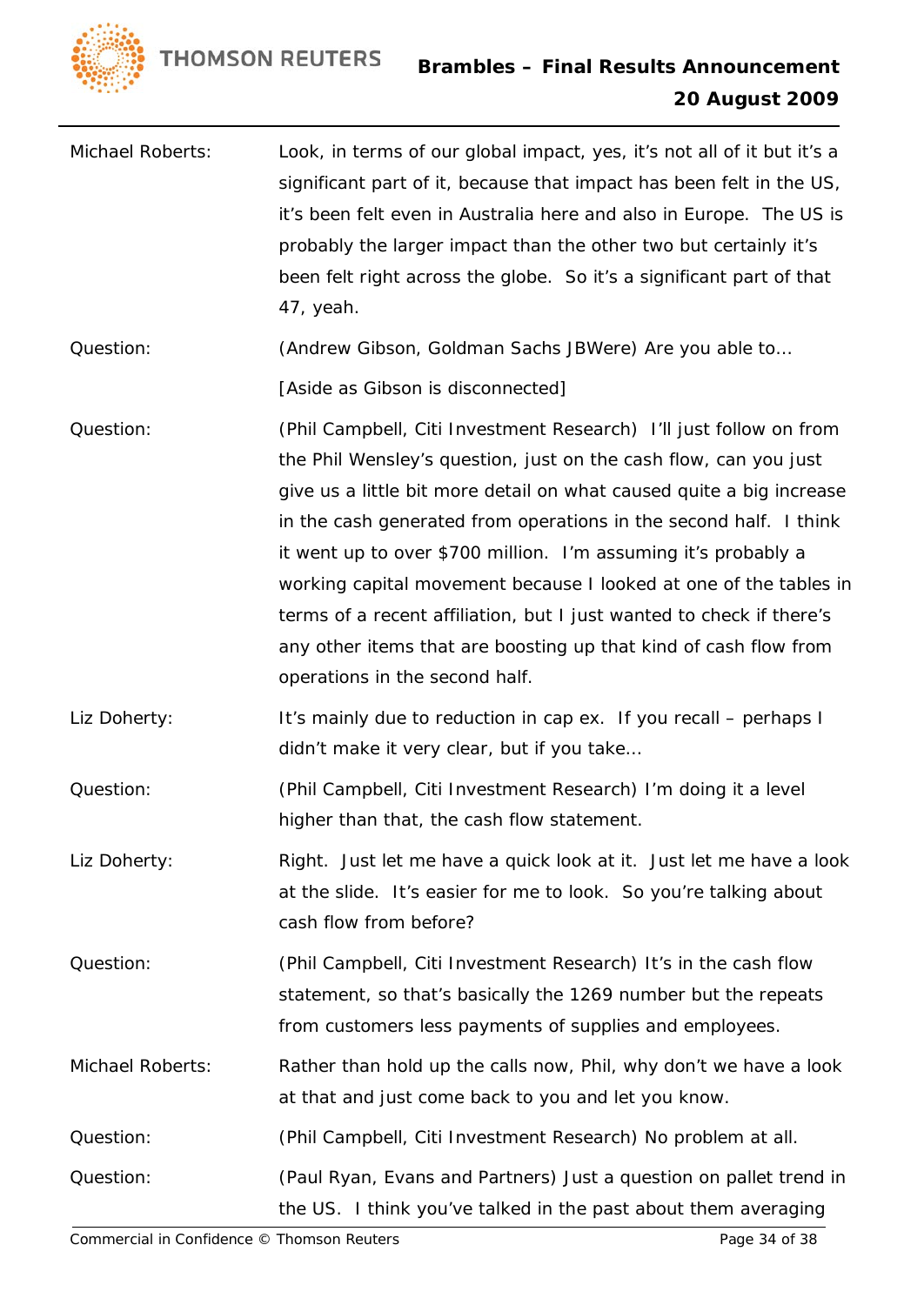



around about 3.3 turns a year. Can you just comment on where that's declined to. You talked to the negative operating leverage in the business, trying to get a sense of that and, B, you comment about plastic pallets remaining niche. Can you give us any indication of what proportion of your pool is turning fast enough to make plastic pallets viable, just to back up that statement you've made today, thanks.

Michael Roberts: Do you want to deal with returns, either [Kevin or Jim], I don't know, you're up to speed enough on returns, Jim, pallet returns.

Jim Ritchie: The current returns is where we finished up at FY09, is about 3.7, but we actually see that trending up right now in the business.

Michael Roberts: The thing to remember too, Paul, is that of course we've got a lot of pallets in stock, so these returns are the pallets that are actually circulating in the marketplace.

> But just the question on plastic, Paul, I don't think it's appropriate to just say, oh, because we have one customer or one particular sector that may have a high turn, therefore the economics are going to work. Because remember this is a dynamic open pool, so once you put pallets, whether they're wood or plastic doesn't really matter, into a particular sector or a particular channel, or a particular customer, unless it's effectively a closed loop pool which is not really what you want to do because you make more money out of that running an open pool, if it's effectively an open pool those pallets can come out of that channel or out of that customer and go into the broader open pool.

As soon as they go into the broader open pool that's where the economics become sub-optimal because you're then exposed to higher loss rates, higher damage rates and cost of recovery of those pallets from the market.

So yes, we obviously do have high returning customers in some of the high turning FmCg customers, particularly beverage. That does not necessarily mean that it's economic for the total pool to start putting an alternative platform into that one channel. Not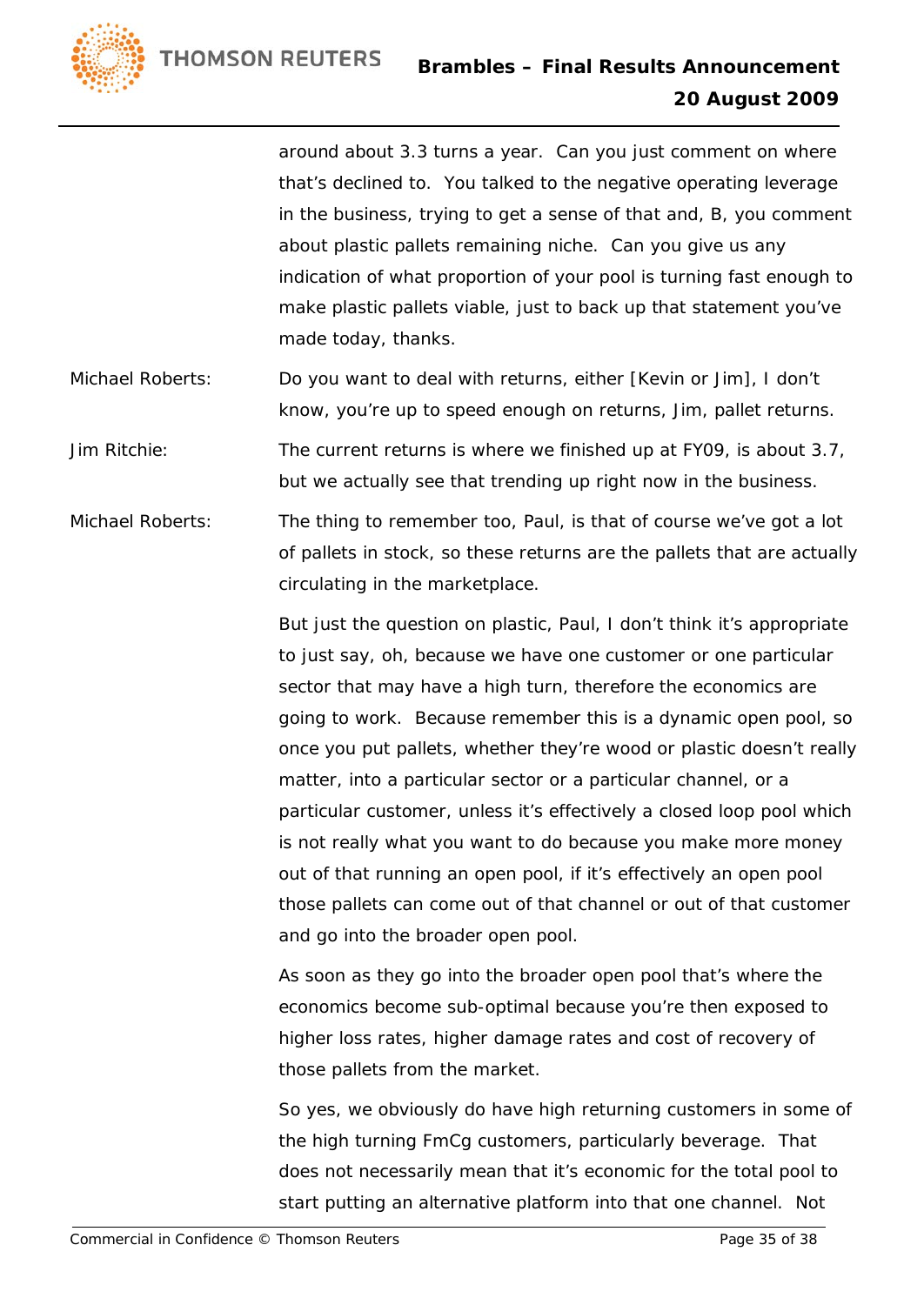

unless we can find a much cheaper solution in terms of how much plastic pallets cost or we can eliminate losses.

- Question: (Anthony Moulder) Just a couple of questions, if I can. I'll start with the pallet quality initiatives. In the first half you flagged that you probably spent about \$24 million on cap ex this financial year or FY09, a little lower at \$5 million. Just any particular reason for the slower spend of the…
- Michael Roberts: No, not really. It was an estimate at the time. I mean, we're trying to balance what's the appropriate amount of spend. The total program, we still expect is going to be \$160 million for that program and as a consequence the current estimate is we'll spend, I think it's about 37 in opex in FY10 and 16 in capex, something like that.
- Question: (Anthony Moulder) Secondly you said that there was additional costs associated with getting people off, or customers off new pallet deliveries, can you quantify that additional cost of repairs to the higher level for the pool?
- Mike Ihlein: No I don't think it would be appropriate for us to do that. It's also a part year impact as well, so we're looking as to what's the right ongoing solution for those customers. That is one element of the US review that we're looking at.
- Liz Doherty: It's fair to say that it was offset, it was cheaper than putting them on new pallets.
- Question: (Anthony Moulder) I take the point that there's a capex saving, at the point of renegotiating those contracts, were you also able to push for any pricing improvement?

Mike Ihlein: No, this is not about pricing, this is around working with the engineers in these facilities to find an operational solution that works because at the end of the day, provided it works and the customers end up with the same service offering in terms of efficiency in their plant, price is not really up for discussion.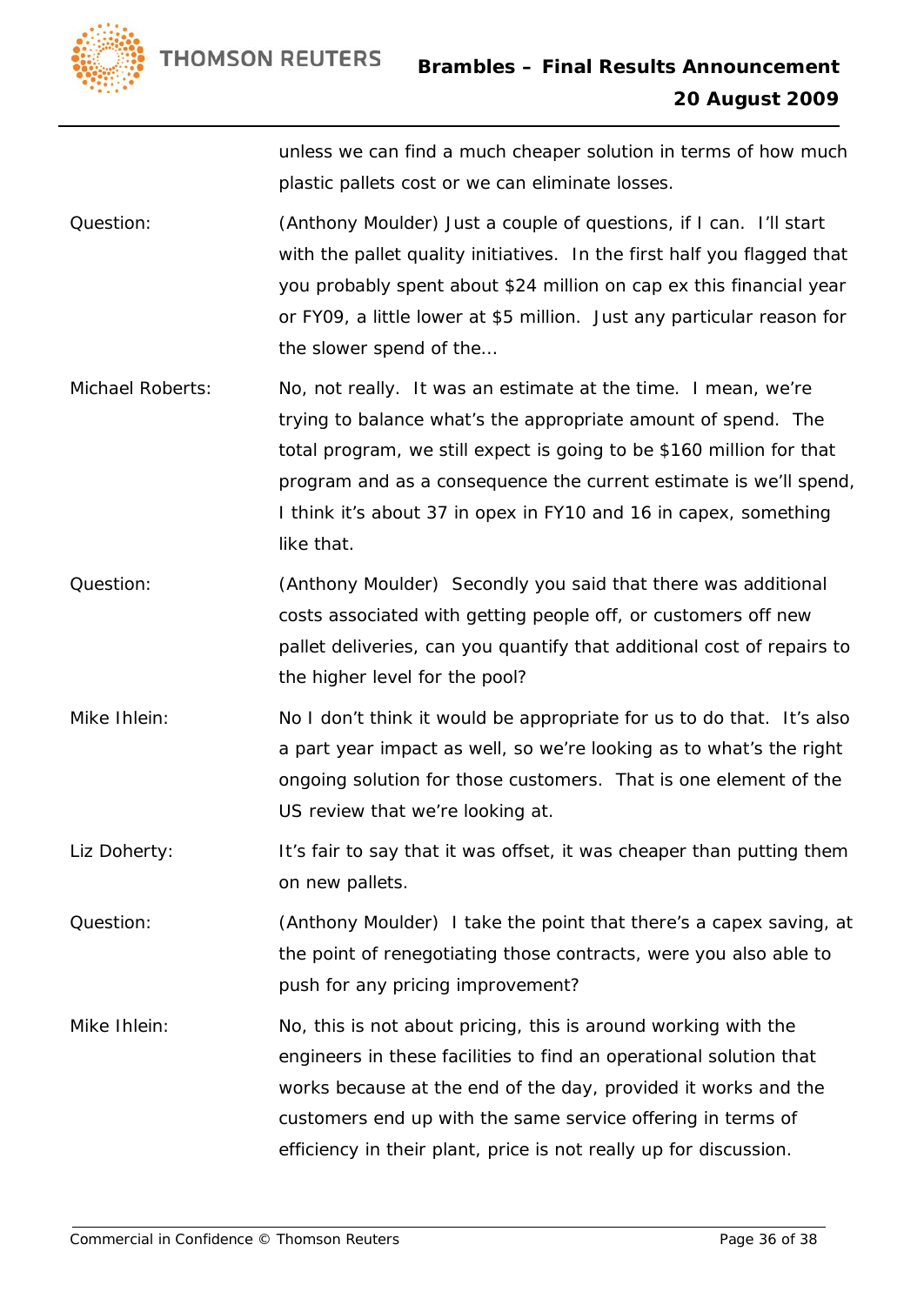

Question: (Anthony Moulder) Okay but it is possible that other customers will also want a higher level of pallet quality without paying for it? Mike Ihlein: Oh look we pay attention to all the customers that we've currently got as to whether or not there are any variations in requirements because of either their light-weighting of packaging or their automation requirements and so on. We do that as a matter of course anyway. But the fact that we might do something for one particular customer location, for a particular dedicated facility does not mean that everybody does the same thing. Question: (Anthony Moulder) Okay, thank you. Question: (Cameron McDonald) Just a follow on question from the answer you gave to Paul Ryan about the 3.7 turns saying that you've also got a fair amount of pallets in stock. What sort of percentage of pallets in the US have you actually got in stock that are actually not in the pool at the moment for that calculation and if you were to do a like for like, what would the overall terms be? Mike Ihlein: For the first part Cameron, I'll have to take second one on that. The first one is obviously we've got seven million at a minimum because obviously that's the amount that's subject to the

scrapping program. We have had some incremental pallets that have arisen, excess to requirements, current requirements during the course of FY09, but all of those are going to go back into the pool during FY10 and 11. I just don't know what the number is taking into account the pallets that we're scrapping, but we can do that calculation and let you know.

Question: (Cameron McDonald) Okay, thanks.

Question: (Andrew Gibson) Thanks guys, look my question was around the stock turns as well, but just an extension on what you've already discussed. Would it be fair to say the impact of the economy has been more on the customers who have a lot of stock turns anyway? So is the result of that that your stock turns this year have increased and as the economy normalises, that may come back. Is that a fair way to look at it?